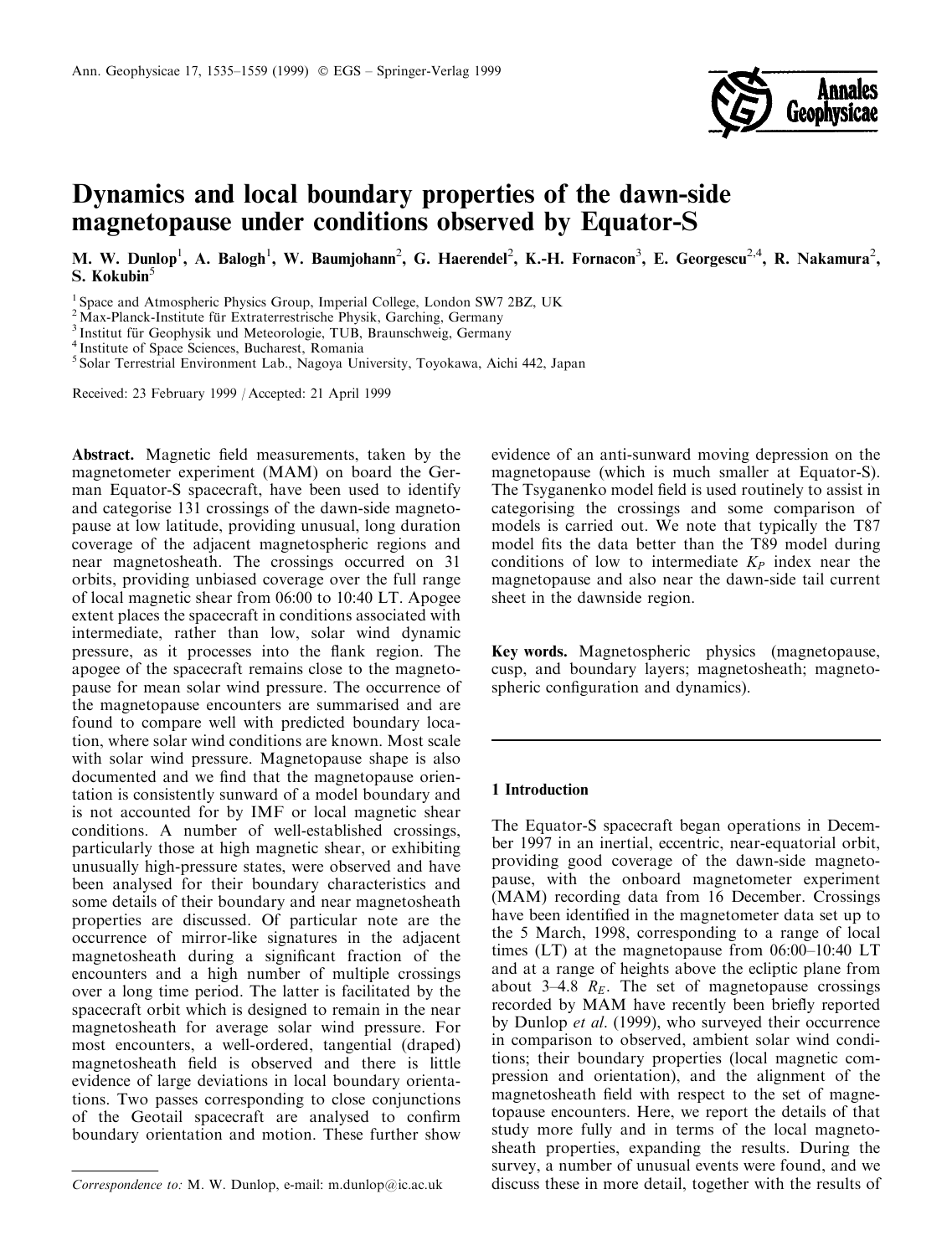the boundary analysis. We also explicitly analyse the field geometry near the boundary, in comparison to the global magnetic field models (Tsyganenko and Usmanov, 1987; Tsyganenko, 1989), to reveal a systematic deviation between the measured and model field orientation.

The equatorial dawn-side magnetopause and magnetosheath have not been extensively studied. Of the other spacecraft which have traversed this region, ISEE1 and 2 (Russell and Elphic, 1978) and AMPTE IRM and UKS (Bryant et al., 1985) are noteworthy. Older studies of the boundary region, however, have tended to concentrate on the sub-solar region (e.g. Berchem and Russell, 1982; Russell, 1995; Paschmann et al., 1985, 1986; Phan and Paschmann, 1995), and surveys of magnetopause crossings have tended to omit the dawnside (Paschmann et al., 1986; Phan et al., 1994). The apogee of the Equator-S orbit (at 11.5  $R_E$ ) was much smaller than that of ISEE or AMPTE (at 20.5  $R_E$ ) and consequently was well placed to sample the magnetopause and near magnetosheath for long periods as the spacecraft moved through apogee. In relative terms, the AMPTE spacecraft rapidly moved away from the magnetopause region after traversal, whereas any excursions deep into the magnetosheath by Equator-S have to arise from large-scale, inward motion of the magnetopause during times when the spacecraft is moving near apogee. The effect is lessened as the orbit evolves further towards the dawn flank. Even for the early orbits, where apogee lies nearer the subsolar point, the expected apogee distance from the magnetopause remains less than about 3  $R<sub>E</sub>$ , even at a solar wind ram pressure of  $\sim$ 10 nPa.

There have recently been a number studies to investigate the shape and location of the magnetopause boundary as a geometric surface (using compiled data bases of crossings, described e.g. by, Sibeck et al., 1991 and Petrinec et al., 1991) and these have been reviewed by Fairfield (1995). Magnetopause shape, however, is usually determined in these studies by smooth fitting to the crossing locations, rather than by independently checking both location and orientation. Here we check both position and orientation, for the crossing set, noting that the orientation of the observed boundary and model magnetopause systematically miss-align. A possible implication is that a simple, symmetric magnetopause surface may not be sufficient to fit observed crossings.

In Sect. 2, we initially survey all observed traversals across the magnetopause in terms of the solar wind conditions associated with each. In Sect. 3 we describe a number of selected events to illustrate the features of the data set in some detail. Often, the encounters produced a large number of multiple crossings, as well as extended intervals in the boundary region (a few to several hours on occasions). We identify unusual encounters by virtue of high dynamic pressure or particular magnetosheath characteristics. In Sect. 4, we routinely compare results of boundary normal analysis to expected orientation and to indicate tangential alignment of the magnetic field through the crossings. In addition we note that

there is a systematic difference between the data, T87 and T89 magnetic field models near the dawn-side flank (Tsyganenko and Usmanov, 1987; Tsyganenko, 1989).

## 2 Survey of crossings: occurrence and location

A total of 31 orbits each contained at least one clear magnetopause traversal, most exhibiting a high number of multiple crossings. Figure 1 shows the occurrence and locations of all the resulting 130 crossings, representing complete or partial excursions into or out of the magnetosheath, together with the projected spacecraft orbit for all 31 passes. The model magnetopause of Formisano et al. (1979a) is also shown for guidance in Fig. 1, with the bow shock (Formisano, 1979b), as cuts at  $Z_{\text{GSE}} = 4R_E$ . The Equator-S spacecraft moves anticlockwise around the orbit, which is inertial and precesses clockwise in GSE for successive passes, as shown in the figure; later passes therefore correspond to earlier local times. The orbit is equatorial and therefore is inclined in GSE above the  $X, Y$  plane. The individual crossings all occur at heights which vary between  $\sim$ 2.9 $-$ 4.8  $R_E$  and Fig. 1 shows that for a mean magnetopause surface, the spacecraft apogee just exits the magnetosphere, but only down to about 09:00 LT. Magnetopause encounters at lower LT (further into the dawn-side) in general, require increasingly high ram pressure conditions to compress the magnetopause sufficiently, biasing crossing occurrence. Fewer crossings are therefore observed for the later passes, and then are typically limited to apogee.

Table 1 summarises this information together with the basic boundary characteristics of the key crossings. The first few event columns in Table 1 show date and times, radial distance (rr),  $X$ ,  $Y$ ,  $Z_{GSE}$  position and geographic LT, followed by the ratio of observed to model magnetic pressure at the magnetopause, used to give an indication of how locally compressed the magnetosphere is at the time of the crossing. The published magnetospheric activity index  $(K_P)$  is also listed and is used in the model field comparison. High  $K_P$ values relate to higher uncertainty in the model coefficients and therefore can indicate a possibly poor comparison. Only a few events, however, occurred during periods of extreme activity ( $>K_P = 5$ ), while several show intermediate levels. The next two columns show the estimated solar wind dynamic pressure and direction of the IMF at the crossing times, computed from one hour solar wind key parameter data obtained predominantly from the WIND spacecraft (Acuna et al., 1995, Russell 1995b). The IMF values are listed to indicate the presence of: southward or northward direction, alignment along the Parker spiral, radially directed fields, or orientation perpendicular to the dawnside bow shock. The WIND spacecraft lies at  $\sim 200 R_E$ from the Earth and will not necessarily identify individual, small scale features reaching the dawn-side magnetosheath. It should reliably record average conditions convecting with the solar wind, adequate for the purpose here. To complement the IMF information,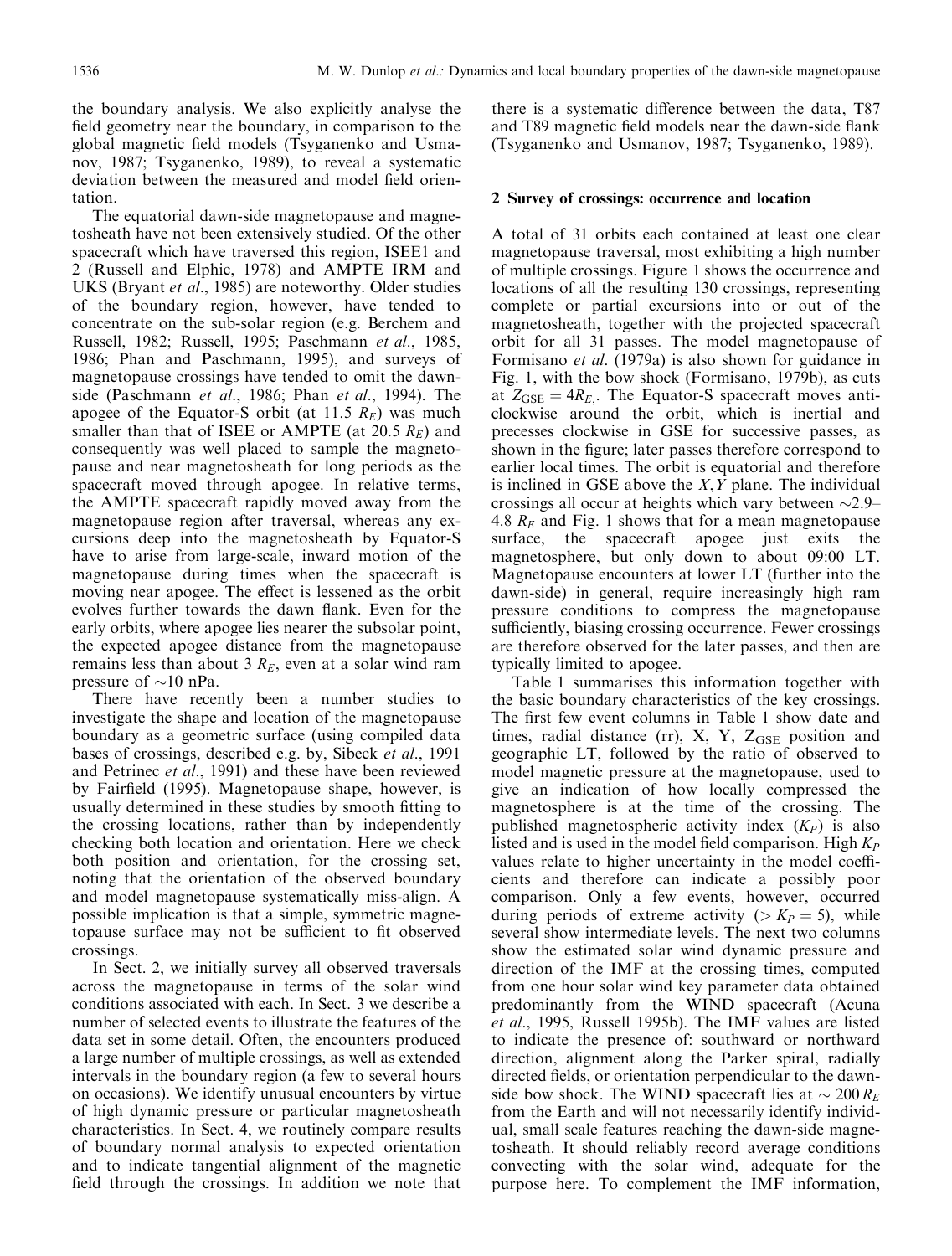

Fig. 1. Overview of the crossing locations. The Equator-S orbit for the 31 passes corresponding to the observations is superimposed to indicate occurrence and cuts through a model bow shock and magnetopause for mean solar wind conditions are also shown (after Dunlop et al., 1999)

however, the next column (MP<sub>shear</sub>) shows the local magnetic shear angle between the magnetospheric and magnetosheath fields. This demonstrates that the crossing set covers a range of shear angles, with no obvious biasing to high or low shear at the magnetopause.

With only a couple of exceptions, the majority of the crossings occurred during uncomplicated solar wind conditions; either with no strongly northward or southward IMF and at variable solar wind dynamic pressures, or for low dynamic pressure and strong north/south IMF orientation (see Table 1). This justified comparison to a simple magnetopause surface model (Sibeck et al., 1991) for the pressure sensitive and IMF controlled events separately. This magnetopause model defines the boundary surface through independent sets of pressure sensitive and  $B_{Z}^{\text{IMF}}$  dependant coefficients. The column headed  $P_{MP}$  summarises the routine analysis performed on the crossing locations, for both pressure and IMF values. These values in the column correspond to the required solar wind parameters for the best model magnetopause surface to fit each observed crossing position: the required dynamic pressure is written as simple, unsigned values (in nPa) and the required  $B_{Z}^{IMF}$ component is indicated by signed values (ranging from  $-5$  to  $+5$  nT). Note the close agreement of the pressure values to observed values of  $P_{\text{ram}}$  for the majority of the crossings. The values are plotted in the top panel of

Fig. 2, which shows  $P_{\text{ram}}$ , plotted against the fitted pressures (in  $P_{MP}$ ). This trend supports the view that the majority of events result predominantly from changing solar wind ram pressure, where the IMF showed no clear north/south orientation. The scaling of position with pressure confirms that these crossings are consistent with simple pressure balance response.

Most of the IMF controlled crossings were located closer to the Earth than implied by their  $P_{\text{ram}}$  values and corresponded to a range of southward orientations of the IMF. Since only southward IMF conditions produce closer than expected boundary positions for mean pressure values, except far into the flanks, this group uniquely fits the corresponding magnetopause shape and are consistent with the value of  $B<sub>Z</sub>$  taken from the WIND observations. One of the few remaining passes (on the 2 February, at 8:00 LT) closely fitted an extremely northward IMF bin, consistent with its observed value of  $B_Z$ , and in fact was located closer to the Earth than implied by its low observed  $P_{\text{ram}}$ . The middle panel in Fig. 2 shows a plot of both the pressure values in  $P_{MP}$  and the negative (southward) IMF bins against  $(B/B_m)^2$ . For  $P_{\text{MP}}$ , the clearly increasing trend supports the view that the majority of events correspond to stable magnetopause position (directly scaling with  $P_{MP}$ ), where the local magnetic compression approximately reflects the ambient measured ram pressure. It is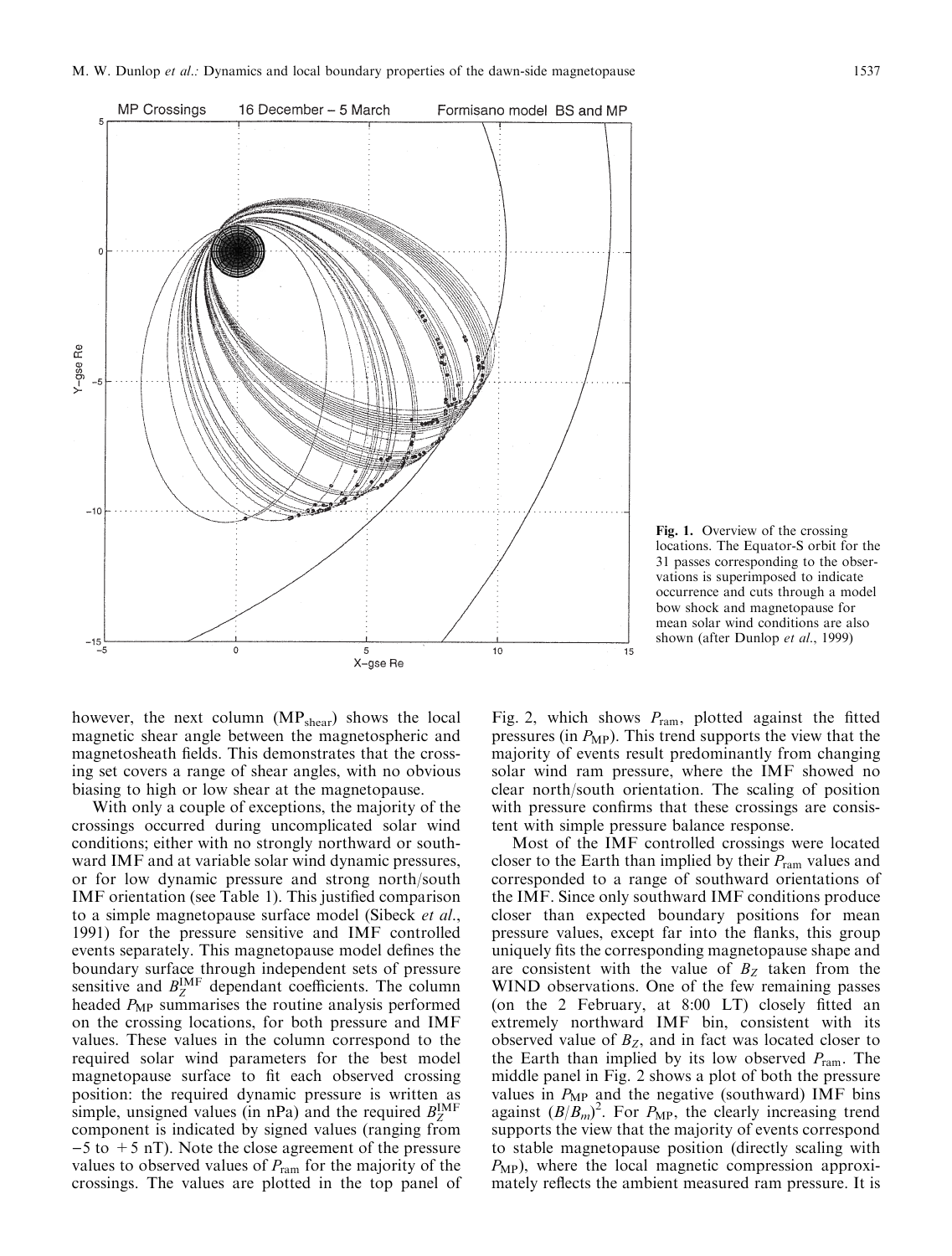Table 1. Properties of main magnetopause crossings

| Date     | UT       | rr    | X    | y        | Z    | LT    | $(B/B_m)^2$ | $K_P$        | $P_{\rm ram}$ | <b>IMF</b> | MP <sub>shear</sub> P <sub>MP</sub> |                | $\#$                    |
|----------|----------|-------|------|----------|------|-------|-------------|--------------|---------------|------------|-------------------------------------|----------------|-------------------------|
| 16/12/97 | 17 22 00 | 10.87 | 8.51 | $-5.75$  | 3.57 | 9:39  | 1.44        | $\mathbf{1}$ | 2.9           | south      | 180                                 | $-3$           | 10                      |
| 18/12/98 | 14 27 00 | 10.90 | 8.37 | $-5.97$  | 3.61 | 9:38  | 1.69        | $0+$         | 2.7           | Parker     | 90                                  | 2.3            | 1                       |
| 19/12/97 | 14 13 00 | 11.36 | 9.03 | $-5.61$  | 4.02 | 9:52  | 1.00        | $1 -$        | 1.8           | Parker     | 140                                 | 1.8            | 5                       |
| 20/12/97 | 08 53 00 | 9.72  | 6.68 | $-6.46$  | 2.86 | 9:03  | 1.96        | $\mathbf{1}$ | 4.5           | south      | 180                                 | $-5$           | 1                       |
| 21/12/97 | 08 31 00 | 10.56 | 7.64 | $-6.45$  | 3.40 | 9:19  | 1.44        | $1 -$        | 3.3           | Parker     | 170                                 | 3              | 3                       |
| 22/12/97 | 06 34 00 | 10.40 | 7.33 | $-6.59$  | 3.30 | 9:12  | 1.96        | $1 -$        | 4.2           | radial     | 170                                 | 3.2            | 6                       |
| 23/12/97 | 10 50 00 | 11.32 | 9.40 | $-4.45$  | 4.48 | 10:18 | 1.00        | $0+$         | 1.8           | Parker     | 90                                  | $-1$           | 6                       |
| 24/12/97 | 08 04 00 | 11.50 | 9.25 | $-5.21$  | 4.43 | 10:02 | 1.00        | 1            | 1.8           | south      | 170                                 | 1.8            | 1                       |
| 25/12/97 | 08 26 00 | 11.07 | 9.23 | $-4.15$  | 4.49 | 10:23 | 1.00        | $0+$         | 2.2           | radial     | 40                                  | 2              | 5                       |
| 28/12/97 | 05 05 00 | 10.25 | 8.70 | $-3.27$  | 4.33 | 10:37 | 1.44        | 0            | 3.1           | Parker     | 30                                  | 3.3            | $\overline{2}$          |
| 02/01/98 | 13 06 00 | 11.41 | 7.76 | $-7.22$  | 4.23 | 9:08  | 1.00        | 2            | 1.6           | south      | 130                                 | $-1$           | 1                       |
| 03/01/98 | 11 36 00 | 11.42 | 7.67 | $-7.32$  | 4.24 | 9:07  | 1.00        | $1+$         | 1.3           | south      | 160                                 | $-1$           | 4                       |
| 04/01/98 | 10 33 00 | 11.51 | 7.91 | $-7.12$  | 4.40 | 9:12  | 1.56        | $1 -$        | 2.0           | south      | 80                                  | $-1$           | 4                       |
| 04/01/98 | 14 14 00 | 10.87 | 8.46 | $-5.12$  | 4.52 | 9:55  | 1.20        | $2 -$        | 10.8          | south      | 30                                  | $-3$           |                         |
| 06/01/98 | 04 36 00 | 10.30 | 5.52 | $-7.99$  | 3.41 | 8:35  | 2.25        | 4            | 3.2           | perp       | 130                                 | 3              | 3                       |
| 06/01/98 | 05 52 00 | 11.34 | 7.16 | $-7.73$  | 4.19 | 8:51  | 1.44        | 4            | 3.1           | south      | 160                                 | $\overline{c}$ | 5                       |
| 06/01/98 | 10 24 00 | 11.04 | 8.32 | $-5.65$  | 4.57 | 9:43  | 2.00        | $\mathbf{0}$ | 2.0           | perp       | 90                                  | 2.1            | $\overline{\mathbf{c}}$ |
| 07/01/98 | 11 32 00 | 9.44  | 7.73 | $-3.52$  | 4.10 | 10:22 | 4.00        | $4-$         | 4.9           | perp       | 90                                  | 5              | 5                       |
| 08/01/98 | 08 37 00 | 10.01 | 7.94 | $-4.32$  | 4.31 | 9:58  | 2.56        | 2            | 2.9           | north      | 50                                  | 3.2            | 3                       |
| 08/01/98 | 11 03 00 | 8.36  | 7.08 | $-2.47$  | 3.69 | 10:43 | 5.00        | $3 -$        | 11.5          | south      | 80                                  | 11             | 4                       |
| 09/01/98 | 07 30 00 | 9.88  | 7.83 | $-4.26$  | 4.27 | 10:05 | 1.98        | $2+$         | 3.1           | south      | 70                                  | $-5$           | 1                       |
| 10/01/98 | 03 35 00 | 11.06 | 7.99 | $-6.11$  | 4.59 | 9:30  | 1.00        | 2            | 2.6           | Parker     | 90                                  | 2.2            | 5                       |
| 22/01/98 | 23 51 00 | 11.44 | 5.29 | $-9.12$  | 4.45 | 8:00  | 1.00        | 1            | 2.6           | Parker     | 170                                 | 2.6            | $\mathfrak{2}$          |
| 23/01/98 | 03 59 00 | 11.02 | 6.67 | $-7.43$  | 4.66 | 8:47  | 1.00        | $\mathbf{1}$ | 2.6           | Parker     | 170                                 | 2.6            | 10                      |
| 24/01/98 | 21 14 00 | 11.51 | 5.38 | $-9.09$  | 4.57 | 8:02  | 1.00        | 2            | 2.1           | radial     | 120                                 | 2              | 5                       |
| 30/01/98 | 14 37 00 | 10.91 | 5.86 | $-7.93$  | 4.67 | 8:25  | 1.00        | $4-$         | 3.3           | south      | 180                                 | 3              | $\mathbf{1}$            |
| 01/02/98 | 05 46 00 | 11.17 | 3.31 | $-9.78$  | 4.28 | 7:14  | 5.37        | $3 -$        | 8.2           | radial     | $\boldsymbol{0}$                    | $+5$           | $\overline{c}$          |
| 01/02/98 | 08 02 00 | 11.52 | 4.53 | $-9.50$  | 4.68 | 7:41  | 2.83        | $3-$         | 4.7           | radial     | 30                                  | $+5$           | $\overline{c}$          |
| 02/02/98 | 08 12 00 | 11.30 | 5.16 | $-8.86$  | 4.76 | 8:00  | 1.73        | 1            | 2.0           | north      | 30                                  | $+5$           | 1                       |
| 05/02/98 | 22 17 00 | 11.31 | 2.91 | $-9.99$  | 4.44 | 7:10  | 2.83        | 1            | 4.2           | Parker     | 40                                  | 4.2            | 3                       |
| 07/02/98 | 19 15 00 | 11.46 | 3.12 | $-10.02$ | 4.61 | 7:09  | 3.00        | 1            | 4.0           | Parker     | 100                                 | 4              | 5                       |
| 07/02/98 | 21 25 00 | 11.47 | 4.01 | $-9.63$  | 4.78 | 7:34  | 1.73        | 1            | 3.1           | Parker     | 110                                 | 3              | 5                       |
| 08/02/98 | 18 06 00 | 11.48 | 3.08 | $-10.04$ | 4.64 | 7:12  | 2.83        | $1+$         | 3.9           | Parker     | 180                                 | 4              | 4                       |
| 11/02/98 | 13 09 00 | 11.51 | 2.88 | $-10.10$ | 4.71 | 7:03  | 1.73        | $3+$         | 3.7           | south      | 160                                 | 3.7            | 6                       |
| 11/02/98 | 17 01 00 | 10.66 | 4.55 | $-8.46$  | 4.64 | 7:53  | 3.00        | $4+$         | 4.5           | radial     | 160                                 | 4.3            |                         |
| 18/02/98 | 02 08 00 | 11.50 | 2.35 | $-10.17$ | 4.82 | 6:52  | 5.37        | $7-$         | 6.3           | south      | 100                                 | 4.5            | 4                       |
| 18/02/98 | 04 53 00 | 10.79 | 3.61 | $-9.02$  | 4.70 | 7:27  | 2.20        | $5+$         | 3.1           | Parker     | 50                                  | 4.5            | 1                       |
| 05/03/98 | 21 58 00 | 11.42 | 0.34 | $-10.30$ | 4.92 | 6:07  | 8.00        | 4–           | 7.9           | Parker     | $\overline{0}$                      | 8              | $\mathbf{1}$            |

therefore likely that most excursions into the magnetosheath remain close to the magnetopause and any boundary layer.

The high value of  $P_{MP}$  out of trend corresponds to the second encounter on 8 January, which is well fitted by its  $P_{\text{ram}}$  value, and therefore primarily controlled by the ambient solar wind pressure. Nevertheless, the encounters occurred during variable IMF conditions so that significant erosion at the magnetopause may partly account for the relatively low apparent magnetic compression. The  $B_Z^{\text{IMF}}$  values show that all the events controlled by conditions of southward IMF and at low ram pressure have low magnetic compression ratios; also consistent with the presence of erosion. It is predominantly the case, however, that most crossings further into the dawn-side are well (and uniquely) represented by observed, and increasing, dynamic pressure values, as confirmed by the lower panel in Fig. 2, which shows  $P_{\text{MP}}$ , plotted against LT.

Two passes did correspond to conditions of both medium to high  $P_{\text{ram}}$  and strongly southward IMF (20) December and the later crossing on 4 January), but did

not scale with pressure. They therefore may correspond to particularly unstable conditions, born out by a contrastingly low value of local magnetic compression. A similar argument can be made for the remaining high pressure pass (1 February), which also did not scale with its observed  $P_{\text{ram}}$ , but then at  $\sim$ 7:30 LT and with no clear IMF- $B_Z$  direction observed.

The last column in Table 1 shows the number of crossings associated with each encounter listed (note that two, and in one case three, key crossings are indicated for passes containing magnetopause encounters separated by a few hours or more) and many passes show several crossings. This is consistent with the conclusion noted that the spacecraft remained close to the mean magnetopause location, as might be expected from the orbital extent, but is also consistent with large amplitude magnetopause motion. The latter explanation is discounted for the majority of the crossings in Sect. 4.2, where the magnetosheath is discussed in the context of the boundary analysis. Many of the passes show an extended signature containing a variety of distinctive, magnetosheath-like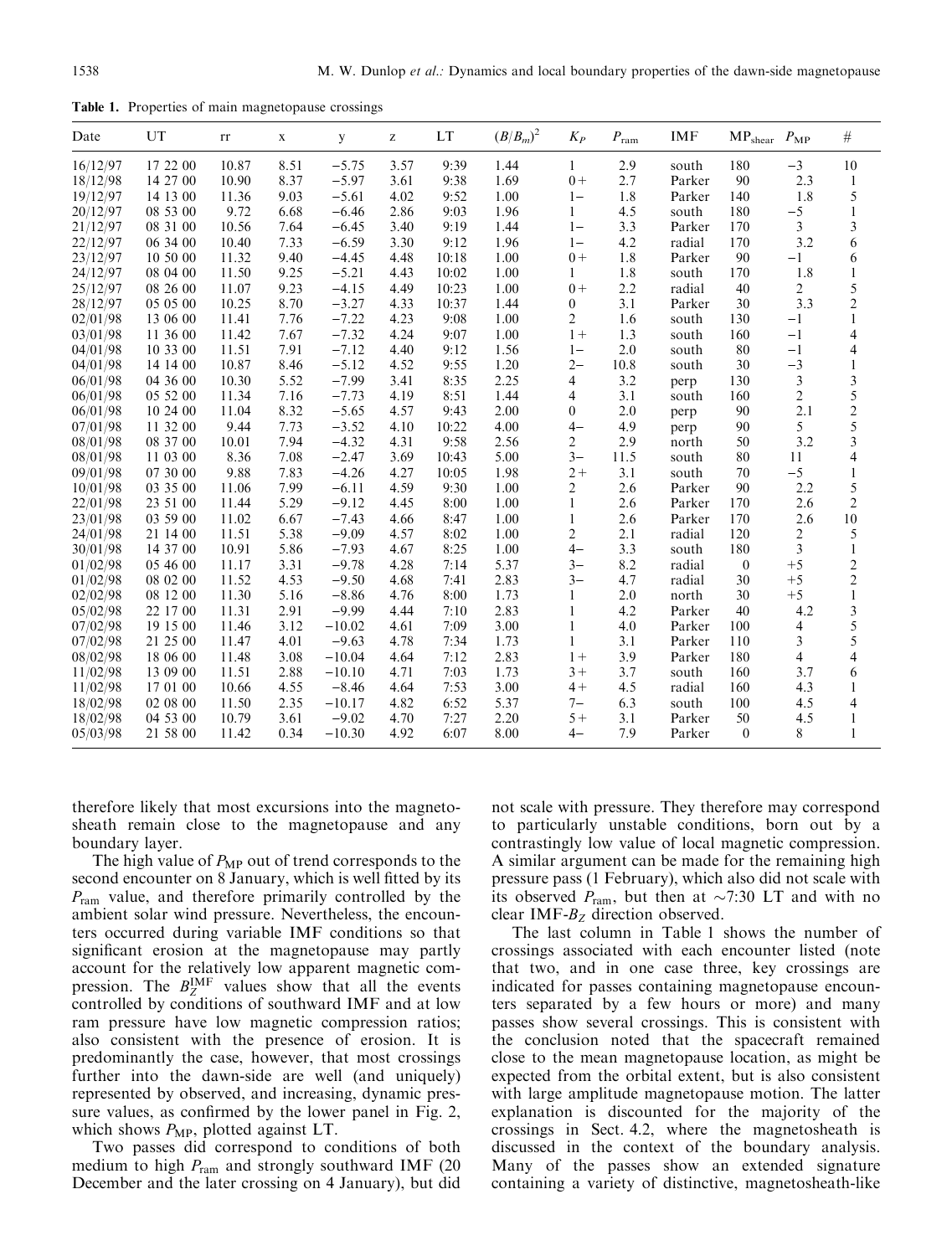

**Fig. 2. a** Correspondence between the measured  $P_{\text{ram}}$  and fitted pressure values for crossings occurring during conditions with no  $B_{Z}^{\text{IMF}}$ , **b** correspondence between  $(B/B_m)^2$  and all crossings fitted to  $P_{MP}$  and  $B_Z^{\text{IMF}}$ , c dependence of  $P_{\text{MP}}$  on LT to indicate the biasing of crossing locations to intermediate pressures at low LT

intervals and particular events are described now in Sect. 3.

#### 3 Selected event study

The magnetometer provided high resolution data at 64 Hz and 128 Hz resolution. The data employed for this study, however, was predominantly spin averaged

data at  $\sim$ 1.5 s resolution. The data were fully calibrated using routine, inter-comparison of the inboard and outboard sensors and are considered to have an overall uncertainty of between 0.1 and 0.2 nT (Fornacon *et al.*, this issue). The individual crossings are currently identified only by the magnetic field, the only calibrated data set available routinely at the time of this report. Identification is therefore assisted by use of the Tsyganenko model field (see later) which provided a number of comparative features. Firstly, the model trace provides a background configuration for the magnetospheric field which can better reveal the different field orientation in the magnetosheath, at least for high shear events, best identified by sharp changes in field orientation alone. Secondly, it provides a nominal value for the field intensity near the magnetopause with which to compare magnetospheric state.

Typically, in the crossings observed here, the magnetospheric field lies close to the model field orientation and the magnetosphere is often in a magnetically compressed state, with a greater than nominal field magnitude at the magnetopause. Furthermore, most crossings occur for a local magnetosheath field which is directed at a large angle to the magnetospheric field and result in significant magnetic shear across the magnetopause. A problem with identification in the absence of a strong magnetic discontinuity is the risk of confusion with any boundary layer signature. Only a few low shear crossings were observed and have been identified more approximately by changes in field magnitude, or an enhancement of magnetic variance. Discontinuities in the magnetosheath of Heliospheric origin can also usually be discounted (i.e. distinguished from true magnetopause crossings), since they are likely to only rarely correspond to the magnetopause orientation, and hence the model field. Furthermore, the magnetosheath field often exhibited distinctive characteristics, such as mirror mode waves (further analysed in Lucek et al.,  $1996a$ , b), which differ from those of the magnetosphere and make miss-identification unlikely.

Below we discuss in some detail the features and character of selected events, summarising the analysis for all magnetopause encounters in the following section.

## 3.1 High shear magnetopause: December 16

Figure 3a shows an extended interval of the outbound, magnetopause encounter of 16 December shown by Dunlop *et al.* (submitted to JGR), expressed in GSE polar co-ordinates, where  $\theta$  is the latitude of the field and  $\phi$  is measured positive from  $X_{\text{GSE}}$ . The solid traces in each panel are the measured magnetic field data, while the dashed traces show the model magnetic field, computed from the combined IGRF and T87 global magnetospheric field model (Tsyganenko and Usmanov, 1987). Section 4.1 discusses the field model comparison further. The lower panel of Fig. 3a shows the radial distance, from Earth centre, around the spacecraft orbit for the day. The event is chosen to illustrate the identification procedure: it shows very good agreement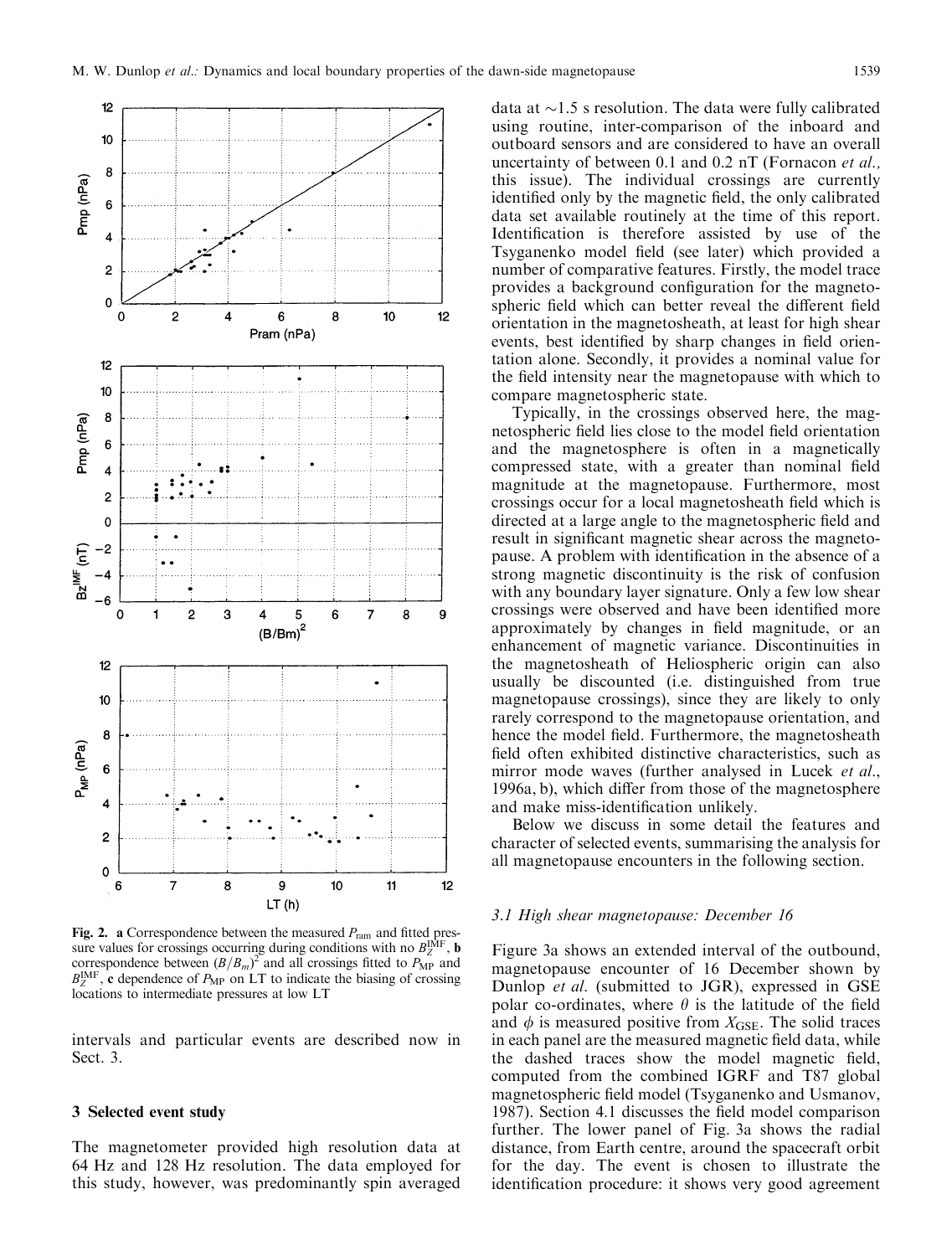Analysis interval =  $17:7 - 17:53$  UT



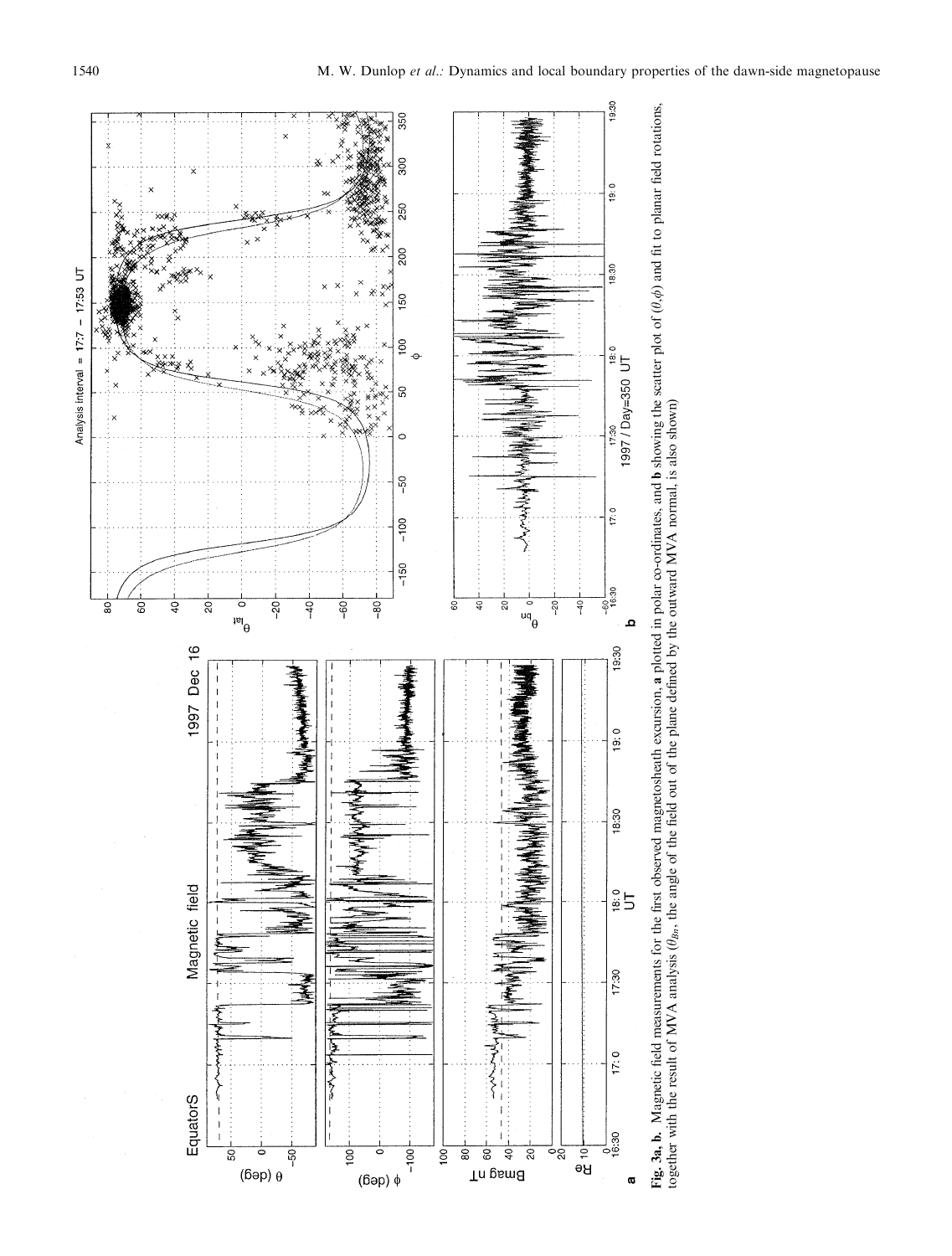(within a degree) with both the T87 (as shown) and the T89 Tsyganenko models (Tsyganenko, 1989) and clearly corresponds to high magnetic shear conditions between the magnetospheric and magnetosheath fields (corresponding to southward IMF). The basic characteristics of this event are documented in Table 1, indicating that it occurs at intermediate local time (9:39 LT) and for low magnetospheric activity  $(K_P = 1)$ .

This magnetopause traversal does not correspond to high solar wind ram pressure and the plot here shows that there is little magnetospheric compression near the magnetopause. The magnetopause position was in fact best fitted for the observed southward IMF orientation and the event shows a mixed signature which is fairly typical of magnetopause encounters at high magnetic shear (Russell, 1995). There is a substantial, and abrupt, change in the field magnitude, as well as in the field direction at all crossings at the magnetopause. Although the sheath field does not show large amplitude compressional variations (in |B|) initially, beyond 19:00 UT a stable compressional signature does develop which is reminiscent of drift mirror modes (e.g. Anderson and Fuselier, 1993). Although not a long event, there are clearly a large number of individual crossings (as indicated in Table 1), between 17:00 and 18:00 UT, including a number of partial crossings (at 17:09, 17:13, 17:37, 17:41 and 17:47 UT).

The lower panel of Fig. 3b shows the result of minimum variance analysis (Sonnerup and Cahill, 1967) of the key interval containing the crossings (as heads the plot), the mean, minimum variance (MVA) normal lying about 22° sunward of the model boundary orientation, as indicated in Table 2. In the lower plot,  $\theta_{bn}$  is the latitude of the field with respect to the minimum variance direction found for the whole interval. It is clear that, overall, the magnetosheath field lies nearly parallel to the boundary, despite large (up to  $\sim 50^{\circ}$ ) fluctuations, predominantly between about 17:45 and 18:45 UT (which corresponds to the different orientation of the magnetosheath field apparent here by the field rotation at 18:45). In this interval, the underlying field direction does turn away slightly from the magnetopause orientation, as might be expected through operation of the slow mode (Southwood and Kivelson, 1992; Song et al., 1992a, b). Beyond this time, however, the field fluctuates around a nearly fixed direction, closely parallel to the boundary. The spectral signature of the compressional variations broadens from a peak at around  $10^{-2}$  Hz, to a shoulder just below  $10^{-1}$  Hz, and reminiscent of the mirror signature. The underlying field magnitude is clearly relatively depressed between this later period and the magnetopause encounters, implying a reduction in field energy (perhaps enhancing the flow) and also suggesting the presence of a slow mode front.

The upper panel of Fig. 3b shows a scatter plot of the field orientation for the same interval. Superimposed are two curves: the grey curve represents a fit of the observed magnetic field orientations to variation in a plane ( $\mathbf{B} \cdot \mathbf{n} = 0$ ), while the other represents a variation of the magnetic field vector in the maximum variance plane for the interval, defined by the minimum variance

direction (see Farrugia et al., 1991 for a description of the planar analysis). Although closely related through the divergence free nature of the magnetic field, both planes need not be the same, but will closely agree for a 1-D tangential discontinuity. Used in combination with MVA in this way the test provides a visual indication of the nature of the boundary. The scatter plot for this whole interval, in which the field orientations do not remain close to either planar curve, confirms that the individual crossings do not represent TDs. At the same time, the coincidence of the two curves suggests that the minimum variance direction is a good indication of the mean boundary orientation. The result of the boundary analysis is also summarised in Table 2. For the individual crossing intervals the planar and MVA directions deviate from one another. Analysis of the individual crossings suggests that the boundary remains stable with only a few of the crossings showing evidence of small, significant tilts ( $\sim$ 10–15°) to the mean normal indicated in Table 2. This small tilting of the boundary, however, is primarily a change in the  $(Z, Y)_{\text{GSE}}$  plane and not in  $(X, Y)_{\text{GSE}}$ . The tilting is consistent with a slight flattening of the magnetopause, with the normal rotating first into Z and then into Y, occurring within the re-entry into the magnetosphere  $(17:34-17:49 \text{ UT})$ . The dominant component remains along  $X_{\text{GSE}}$ . A similar effect is observed during the 11 February traversal, discussed later.

It is inappropriate here to attempt a categorisation of any boundary layer, and associated structure, using the magnetic field data alone, but we note that the magnetosheath interval between the inbound and outbound crossings at 17:22 and 17:34 UT is likely to be closest to the magnetopause. It has the lowest amplitude variations in field magnitude; apart from a decrease in  $|B|$  just outside the magnetopause. The very close agreement of the magnetospheric field orientation to the Tsyganenko model, even at the boundary, is partly consistent with the low value of  $K_P = 1$ , but is by no means typical of the events located further into the dawn-side. It more directly shows that there is little magnetic compression above the model field and perhaps results from a high degree of magnetospheric erosion.

## 3.2 Ordered magnetosheath, low shear: January 9 and February 1

In comparison to the event discussed previously, the inbound crossing shown in Fig. 4 represents a location at a similar local time (10:00 LT), but with longer coverage of the magnetosheath. The model field again shows very close agreement for both T87 and T89 (T87 is shown in Fig. 4a) although magnetospheric activity  $(K_P = 2+)$  and local magnetic compression are a little higher. There appears to be only one magnetopause crossing, which is unfortunately confused by a data gap. It is clear, however, that the magnetosheath field initially lies at low magnetic shear to the magnetospheric field, before turning southward at about 05:00 UT, prior to the magnetopause crossing. The solar wind at the time of the crossing, and the fit to location are also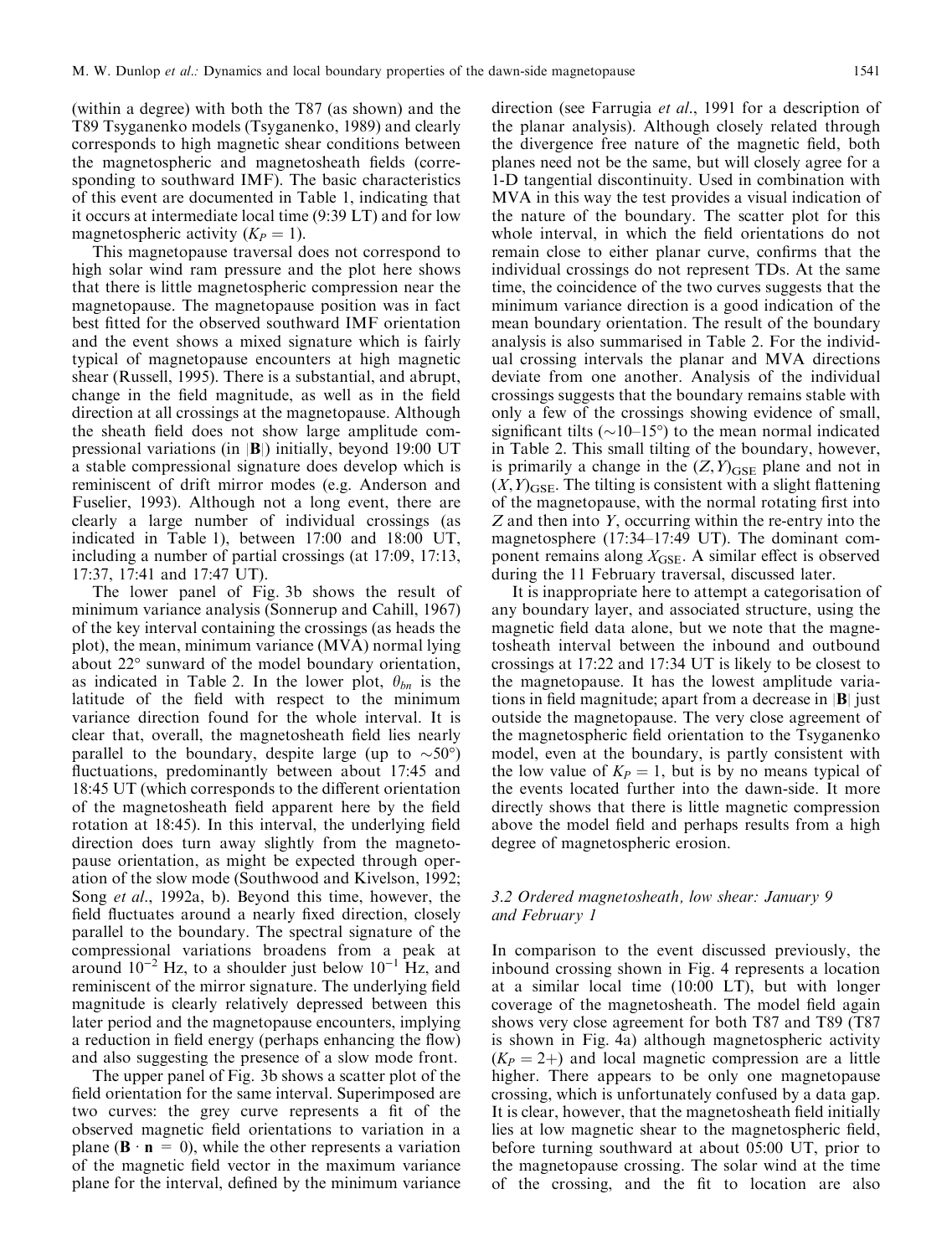| Date                                                                                                                                                                                                                                                                              | 5                                                                        | EI                                                | MSH order n <sub>MVA</sub> (GSE) |                                                       |                                   |                                        | $\lambda_{\rm g}/\lambda_{\rm s}$ |                | n <sub>MP</sub> (at crossing)               |                |                 | $n_{\rm n}$ , $n_{\rm m}$ orientation $\Delta n$ MP |         |                     | $IMF-Bz$                | Comments                              |
|-----------------------------------------------------------------------------------------------------------------------------------------------------------------------------------------------------------------------------------------------------------------------------------|--------------------------------------------------------------------------|---------------------------------------------------|----------------------------------|-------------------------------------------------------|-----------------------------------|----------------------------------------|-----------------------------------|----------------|---------------------------------------------|----------------|-----------------|-----------------------------------------------------|---------|---------------------|-------------------------|---------------------------------------|
| و                                                                                                                                                                                                                                                                                 |                                                                          |                                                   | ÷<br>ក                           |                                                       | $-0.51$                           |                                        |                                   |                | $-0.73$                                     | 0.42           |                 | $\operatorname{Sunward}$                            | ≻       |                     | South, reversal         | Orders data, poor planar              |
| 18/12/97                                                                                                                                                                                                                                                                          | 88888                                                                    |                                                   |                                  | 82338<br>000338                                       | $-0.9$<br>$-0.9$                  | $0.148$<br>$0.138$<br>$0.19$<br>$0.19$ |                                   | 0.64           | $-0.67$                                     | 0.38           | $\overline{16}$ | Poor-n                                              |         |                     | Parker-out              | Poor ordering                         |
| $\tilde{\mathcal{S}}$<br>19/12                                                                                                                                                                                                                                                    | 1188                                                                     |                                                   |                                  |                                                       |                                   |                                        | 7.2                               | 0.68           | $-0.62$                                     | 0.40           | $\overline{30}$ | Sunward                                             | Ê       |                     | North, Parker-in        | Possible conical order                |
| 20/12/97<br>21/12/97                                                                                                                                                                                                                                                              |                                                                          |                                                   |                                  |                                                       | $-0.52$                           |                                        | 10.3                              | 0.71           |                                             | 0.27           | $\Box$          |                                                     |         |                     | South, reversal         | Orders sheath data, poor planar       |
|                                                                                                                                                                                                                                                                                   |                                                                          | 9:19                                              |                                  |                                                       | $-0.52$                           |                                        | 4.5                               | 0.58           | $-0.73$                                     | 0.36           | 22              | Sunward                                             | Э       |                     | North, Parker-out       | Matched planar, poor order            |
|                                                                                                                                                                                                                                                                                   |                                                                          | 9:12                                              |                                  | 0.48                                                  | $-0.88$                           |                                        | 5.9                               | 0.57           | $-0.74$                                     | 0.35           | $\overline{24}$ | $Z$ -tilt                                           |         |                     | North-south, anti-sw    | Some ordering, high variations        |
|                                                                                                                                                                                                                                                                                   |                                                                          | 0:18                                              | E E E E                          |                                                       | $-0.31$                           |                                        | 6.5                               | 0.71           | $-0.52$<br>$-0.51$                          | $0.45$<br>0.45 | $\overline{1}$  |                                                     | A       |                     | Parker-in               | Good order, matched planar            |
|                                                                                                                                                                                                                                                                                   |                                                                          | 0.23                                              |                                  |                                                       |                                   |                                        | $\overline{1.9}$                  | 0.68           |                                             |                | 39              | $Poor-n$                                            |         |                     | South, Parker-in        | Orders data                           |
|                                                                                                                                                                                                                                                                                   |                                                                          |                                                   |                                  |                                                       | $-0.35$<br>$-0.35$                |                                        | 27.0                              | 0.71           |                                             |                | $\overline{19}$ | Sunward                                             | A       |                     | Anti-sw                 | Orders data, matched planar           |
|                                                                                                                                                                                                                                                                                   | 88888888888888888888888888<br>万日お引払のはあめの公我はりなみなののおおおみは打ねのにねじのお<br>828882 | 10:37                                             |                                  | 85588358663888886666556574<br>85558835866588888866665 |                                   |                                        | 4.6                               | 0.68           | $-0.47$                                     | 0.56           | $\overline{24}$ | Sunward                                             | Ê       |                     | North, Parker-in        | Orders data, matched planar           |
|                                                                                                                                                                                                                                                                                   |                                                                          | 0.68                                              |                                  |                                                       | $-0.48$                           |                                        | 4.2                               | 0.60           | $-0.70$                                     | 0.38           | 17              |                                                     | Ê       |                     | Turning south           | data<br>Storm, matched Planar, orders |
|                                                                                                                                                                                                                                                                                   |                                                                          |                                                   |                                  |                                                       |                                   |                                        | 2.8                               | 0.60           | $-0.70$                                     | 0.38           | $\overline{21}$ | $\mathop{\rm Sumward}\nolimits$                     |         |                     | South, Parker-out       | Storm, identical to 2/1/98            |
|                                                                                                                                                                                                                                                                                   |                                                                          |                                                   |                                  |                                                       |                                   |                                        | 3.0                               | 0.60           |                                             |                | $\overline{17}$ |                                                     | A       |                     | Turning south           |                                       |
|                                                                                                                                                                                                                                                                                   |                                                                          | 35535                                             |                                  |                                                       | 요 <del>약</del><br>우수 유<br>국 우수 우수 |                                        | 19.0                              | 0.54           | $-0.65$<br>$-0.65$<br>$-0.79$               | $0.40$<br>0.54 | 23              | V. high $P$                                         | Ê       |                     | south<br>Discontinuity, | Orders sheath data also; storm        |
|                                                                                                                                                                                                                                                                                   |                                                                          |                                                   |                                  |                                                       |                                   |                                        |                                   | 0.50           |                                             | 0.37           | $\overline{c}$  | Sunward                                             | Ê       |                     | Perpendicular           |                                       |
|                                                                                                                                                                                                                                                                                   |                                                                          |                                                   | គ គ                              |                                                       | $-0.61$                           |                                        |                                   | 0.56           | $-0.74$                                     | 0.37           | 18              |                                                     | Ê       |                     | South                   | Orders data, matched planar           |
|                                                                                                                                                                                                                                                                                   |                                                                          | 9:43                                              |                                  |                                                       | $-0.27$                           |                                        | $33.2$<br>$3.3$                   | 0.63           | $-0.62$                                     | 0.46           | 32              | Sunward                                             | Ê       |                     | Perpendicular           | Matched Planar                        |
|                                                                                                                                                                                                                                                                                   |                                                                          |                                                   |                                  |                                                       |                                   |                                        | 3.5                               | 0.58           | $-0.54$                                     | 0.60           | 26              | $Z$ -tilt                                           | ≻       |                     | Perpendicular           | Storm, orders sheath data             |
|                                                                                                                                                                                                                                                                                   |                                                                          |                                                   | 吕                                |                                                       |                                   |                                        |                                   | 0.62           |                                             | 0.52           | $\overline{24}$ | Sunward                                             | A       |                     | North                   | Storm, some order in data             |
|                                                                                                                                                                                                                                                                                   | HA1332H8H5                                                               | 10:38<br>19:43<br>10:10                           |                                  |                                                       | $6,32$<br>$-0.32$                 |                                        | 61                                | 0.79           | $-0.59$<br>$-0.36$<br>$-0.48$               | 0.50           | $\overline{ }$  |                                                     | A       |                     | South                   | High B <sup>2</sup> ; matched planar  |
|                                                                                                                                                                                                                                                                                   |                                                                          |                                                   | 吕                                |                                                       | $-0.37$                           |                                        | 18.4                              | 0.77           |                                             | 0.43           | $\overline{c}$  |                                                     | Ê       |                     | South, sw               | Low shear; orders data; storm         |
|                                                                                                                                                                                                                                                                                   |                                                                          | 9:30                                              |                                  |                                                       | $-0.41$                           |                                        |                                   | 0.61           | $-0.65$                                     | 0.46           | 22              | Sunward                                             | Ê       |                     | Reversals, Parker-out   | Storm, orders data, matched p         |
| $\begin{smallmatrix} 717/2/97 \\ 717/2/97 \\ 7317/2/97 \\ 7417/2/97 \\ 7517/2/97 \\ 7517/2/97 \\ 7517/2/97 \\ 7517/2/97 \\ 7517/2/97 \\ 7517/2/97 \\ 7517/2/97 \\ 7517/2/97 \\ 7517/2/97 \\ 7517/2/97 \\ 7517/2/97 \\ 7517/2/97 \\ 7517/2/97 \\ 7517/2/97 \\ 7517/2/97 \\ 7517/2$ | 333                                                                      | 8:00                                              |                                  |                                                       | $-0.59$                           |                                        | 5.1                               | 0.46           | $-0.80$                                     | 0.38           | 22              | Sunward                                             | Ê       |                     | Parker-out              | Orders data, start of Jan 2.          |
|                                                                                                                                                                                                                                                                                   |                                                                          | 8:47                                              |                                  |                                                       |                                   |                                        | 3.6                               | 0.52           | $-0.73$                                     | 0.44           | $\overline{17}$ |                                                     |         |                     | Parker-out              | Storm, poor n, some order             |
|                                                                                                                                                                                                                                                                                   | $\overline{c}$                                                           |                                                   |                                  |                                                       |                                   |                                        | 6.0                               | 0.50           | $-0.78$                                     | 0.38           | $\overline{c}$  | Sunward                                             | A       |                     | North; anti-sw          | Orders data, matched planar           |
|                                                                                                                                                                                                                                                                                   | 14                                                                       | $\frac{25}{8}$<br>$\frac{25}{8}$<br>$\frac{3}{1}$ | <b>គ ទ</b>                       |                                                       | 85<br>867<br>9999                 |                                        | 2.5                               | 0.48           | $-0.76$                                     |                | $\overline{1}$  | Sunward                                             |         |                     | South; Parker-in        | Large storm, good order               |
|                                                                                                                                                                                                                                                                                   |                                                                          |                                                   |                                  |                                                       |                                   |                                        | 9.1                               | 0.11           | $-0.91$                                     | 0.40           | 34              | V. high $P$                                         | Pª<br>≻ |                     | North; sw               | Matched Planar, good order            |
| /02/98<br>$\overline{c}$                                                                                                                                                                                                                                                          | $\overline{08}$                                                          | 7:41                                              |                                  |                                                       | $-0.61$                           |                                        | $\frac{0.5}{7}$                   | 0.10           | $-0.89$                                     | 0.44           | 42              | High $P$                                            | Ê<br>≻  |                     | Reversal, sw            | Storm, indentical Planar              |
| /02/98<br>8866                                                                                                                                                                                                                                                                    | $^{08}$                                                                  |                                                   |                                  |                                                       | $-0.57$<br>$-0.72$                |                                        |                                   | $\overline{0}$ | $-0.88$                                     | 0.47           | 42              | Sunward                                             | A       |                     | North; Parker-in        | Some order, matched Planar            |
| /02/98                                                                                                                                                                                                                                                                            | $\overline{c}$                                                           |                                                   |                                  |                                                       |                                   |                                        | 4.7                               | 0.35           |                                             | 0.37           | 23              | Sunward                                             | A       |                     | North; Parker-in        | Good order, matched Planar            |
|                                                                                                                                                                                                                                                                                   | $\overline{19}$                                                          |                                                   |                                  |                                                       |                                   |                                        | 6.5                               | 0.35           |                                             |                | $\overline{c}$  | Sunward                                             | A       |                     | Reversal, Parker-in     | Matched Planar, all data ordered      |
| 702/98                                                                                                                                                                                                                                                                            | $\frac{1}{2}$                                                            |                                                   | Ξ                                |                                                       | $-0.59$                           |                                        | 2.5                               | 0.42           | $-0.86$<br>$-0.82$<br>$-0.82$               | $0.38$<br>0.40 | 25              | Sunward                                             | A       |                     | Parker-in               | Good order, matched planar            |
| 08/02/98                                                                                                                                                                                                                                                                          |                                                                          | 5.34<br>2.34<br>2.57                              | $\mathbb{m}^*$                   |                                                       | $-0.56$                           |                                        |                                   | 0.35           | $-0.85$                                     | 0.38           | 32              | Sunward                                             |         |                     | Reversal, Parker-in     | Good order, poor Planar               |
| /02/98<br>$\Xi$                                                                                                                                                                                                                                                                   | 8<br>$\infty$                                                            |                                                   |                                  | 12810<br>1970<br>1970                                 | $-0.59$                           |                                        | 3.7                               | 0.37           | $-0.85$                                     | 0.39           | 24              | $\mathop{\rm Sumward}\nolimits$                     |         |                     | South, anti-sw          | Storm, ordered, identical Planar      |
| 11/02/98                                                                                                                                                                                                                                                                          | 88                                                                       |                                                   |                                  |                                                       | $-0.67$                           |                                        | 32.0                              | 0.39           |                                             |                | $\overline{1}$  |                                                     | Ê<br>Σ  |                     | Anti-sw                 | Pram low for MP position; storm       |
| /02/98<br>$\frac{8}{18}$                                                                                                                                                                                                                                                          | 5888<br>237                                                              | 2022<br>2023<br>2022                              |                                  | 8888<br>0000                                          | $-0.50$                           |                                        | 4.5                               |                | $\begin{array}{c} 288 \\ -0.83 \end{array}$ | 0.43           | 33              | Sunward                                             | Ê       |                     | South; Parker-in        | Large storm, matched Planar           |
| 8 <sup>6</sup><br>$\frac{2}{03}$                                                                                                                                                                                                                                                  | 88                                                                       |                                                   |                                  |                                                       |                                   |                                        |                                   | 0.381          |                                             | 0.43           |                 | Sunward                                             |         |                     | Parker-in               | Poor n, low shear                     |
| 98<br>$\overline{05}$                                                                                                                                                                                                                                                             |                                                                          |                                                   | Ξ                                |                                                       | $-0.60$                           |                                        |                                   |                | $-0.89$                                     | 0.43           |                 | Sunward                                             |         | $\mathring{\Box}^a$ | North, Parker-out       | No shear, poor n, north Bmsh          |
|                                                                                                                                                                                                                                                                                   |                                                                          |                                                   |                                  |                                                       |                                   |                                        |                                   |                |                                             |                |                 |                                                     |         |                     |                         |                                       |

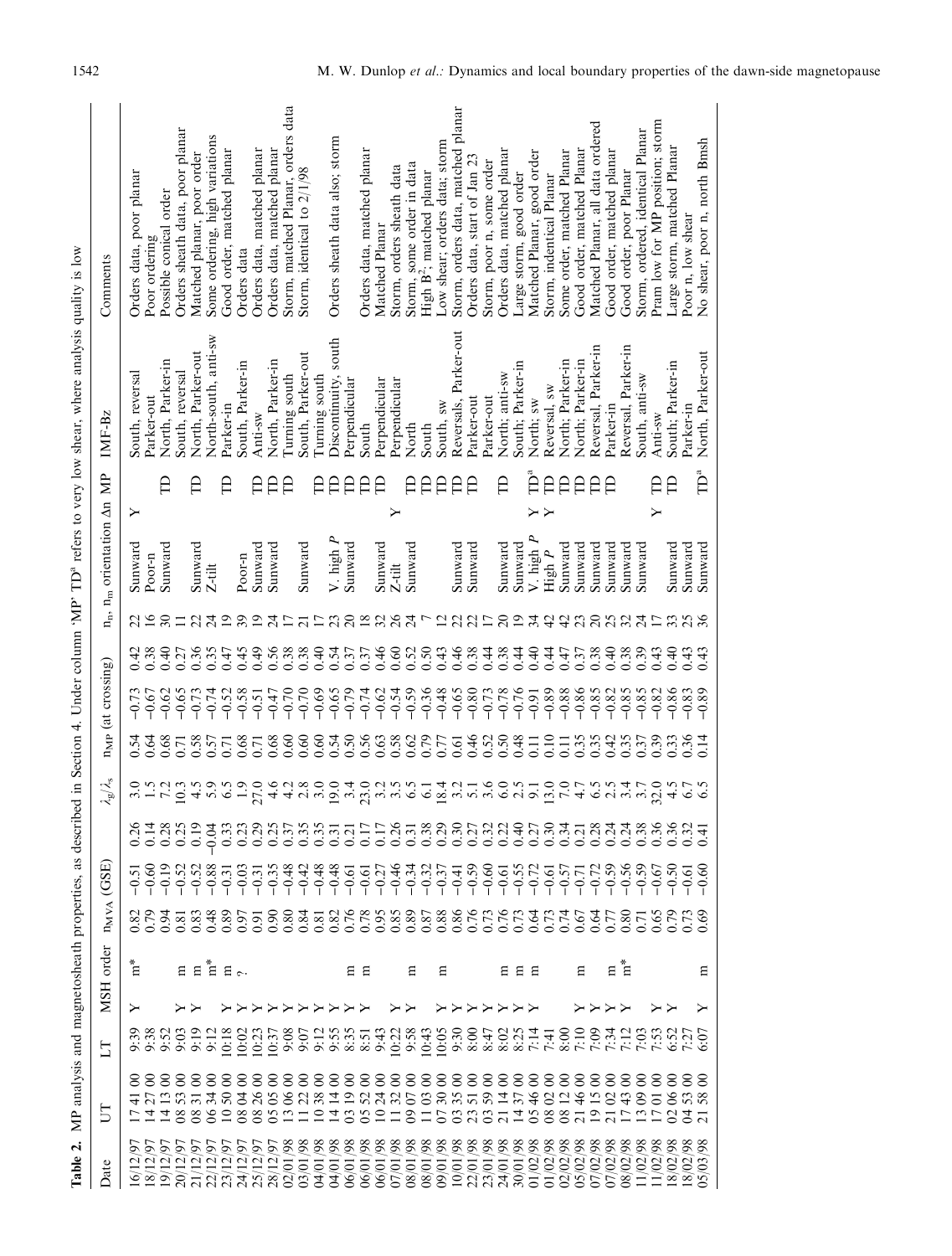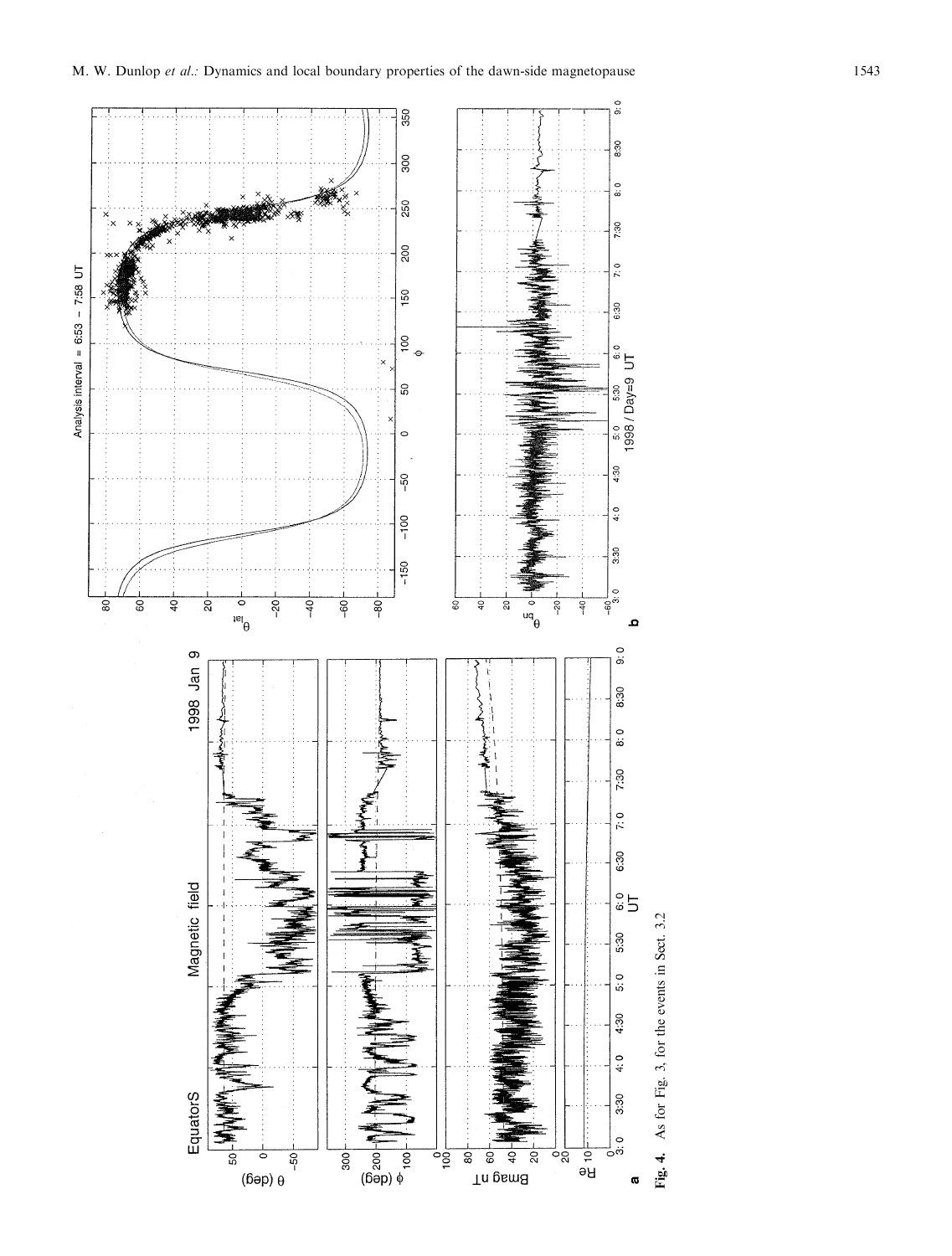representative of southward orientation of the IMF (as indicated in Table 1). The solar wind ram pressure is estimated at  $\sim$ 3 nPa, a similar value to that for the 16 December event. Nevertheless, there is no sharp field rotation at the magnetopause and Fig. 4b shows that the magnetosheath field remains well ordered by the implied MVA normal (calculated over the interval indicated) throughout the observed magnetosheath.

This MVA normal is indicated in Table 2 and although still sunward of the model boundary orientation, it lies within  $\sim 10^{\circ}$  of this. Fluctuations in the field direction predominantly remain within  $\pm 20^{\circ}$  of the maximum variance plane for the interval, only rarely exceeding this. The spectral signature of the compressional variations (which in this case dominate) broadens to higher frequencies further away from the boundary in a similar way to that seen in the 16 December event (although now the pass is inbound); the character changing just after 05:00 UT. Note, again, the slight depression in field magnitude, after this time, in the region adjacent to the magnetopause. The coincidence of the planar and MVA curves and the well-ordered scatter in Fig. 4b suggest that the variation of the field across the magnetopause is tangential.

The magnetopause traversal on 1 February, shown in Fig. 5, represented a locally low shear event, in which the magnetosheath field remained northward for the majority of the interval until  $\sim$ 7:15 UT, after which a number of rotations in magnetosheath field appear; reflecting the fact that the upstream IMF did not have a clear north/ south orientation (see Table 1). The crossings occur at local times further into the dawn-side, however, ranging from  $07:14-07:41$  LT. In fact, the model field corresponds closely to the measured field only for the T87 model (as shown in Fig. 5a), a result which we discuss further in Sect. 4. For this event magnetospheric activity, local compression of the magnetosphere and solar wind pressure are all high. Although for a much longer interval than the previous events, for the majority of the interval the magnetosheath field for this outbound event is again very closely aligned to the magnetopause orientation implied by MVA, as shown in the lower panel of Fig. 5b. The pair of crossings around 06:00 UT and at  $\sim$ 7:20 UT are consistent with a TD at the boundary and show scatter plots which are very similar to that in Fig. 4b for 9 January. Both the fitted and MVA planes coincide for all crossings, as illustrated in Fig. 5b for the crossing at 06:12 UT (then for very low magnetic field rotation). This analysis of the individual crossings show orientations which agree closely ( $\sim$ 5–10°) to the mean normal quoted in Table 2, but the small changes in orientation are significant.

For the event of 1 February, large amplitude, compressional signatures appear adjacent to the magnetopause crossing, although there appears to be an extended period of increased variance inside the magnetopause, typical of the dawn-side events. After 07:15 UT there is an apparent drift in the background magnetosheath field direction by more than  $20^{\circ}$  relative to  $\theta_{Bn}$ , away from the implied magnetopause orientation (see the lower panel of Fig. 5b), although it returns to an

alignment closer to  $\theta_{Bn} = 0$  at around 8:30 UT. The direction is consistent with that expected to link field lines through the bow shock, in this case for a radial IMF (e.g. Spreiter *et al.*, 1966). This suggests that for this high pressure event the spacecraft does sample the magnetosheath further from the magnetopause than indicated by most of the crossing events discussed here. This is consistent with the view that the crossing location is not stable, arising from the fact that this event did not fit well to the model boundary (Sect. 2). The implication would be that the event moves substantially inwards, away from the spacecraft, after the observed crossings. This is not unusual for the magnetopause, but appears to occur for only a minority of the Equator-S magnetopause encounters.

#### 3.3 High pressure events: January 8 and March 5

The two innermost crossings with respect to the Earth (see Fig. 1), for which the solar wind pressure was highest (8 January and 5 March) are of particular interest and are plotted in Fig. 6 and 7. The magnetopause traversal on the 8 January (Fig. 6) has two main encounters, occurring on the inbound leg of the orbit, and therefore corresponds to local times (09:58 and 10:43 UT) nearest the sub-solar magnetopause, and away from the dawn-side. The magnetopause appears to move inwards at the first encounter on this day so that the spacecraft exits into the magnetosheath during only intermediate solar wind conditions, whereas by the second encounter (as indicated in Table 1), it re-enters the magnetosphere at a magnetopause distance which corresponds to a solar wind dynamic pressure of  $\sim$ 11 nPa. The WIND data indicates that there is a turning of the IMF from north to south, however, between the two encounters on the 8 January. By contrast, the magnetopause traversal on 5 March (Fig. 7) exits the magnetosphere only briefly, at apogee, but at the minimum local time (06:07 UT), farthest into the dawn-side. The rapid increase in the magnetic field intensity just before the main crossing (at 21:58 UT) suggest a rapid and sudden inward motion of the magnetopause. Both events exhibited high magnetic compression at the magnetopause, at high and low magnetic shear, respectively, and for both the magnetopause locations agree well with observed  $P_{\text{ram}}$  (which confirm the implied rapid increase in pressure during the 8 January event). Although separated by  $\sim$ 5:00 h of LT, both show intense, short intervals of very large amplitude compressional signatures (identified as possible mirror signatures), immediately next to the magnetopause crossing. The times of the main crossings for both are associated with density spikes in the WIND data.

Magnetospheric activity is not dissimilar between the two events  $(K_P = 3 +$  for the second encounter on 8 January and  $K_P = 4-$  for 5 March), although the first encounter on 8 January occurs during a lower level  $(K_P = 2)$ . The model field is not expected to closely follow the measured field at such high pressure conditions, particularly when activity levels and local mag-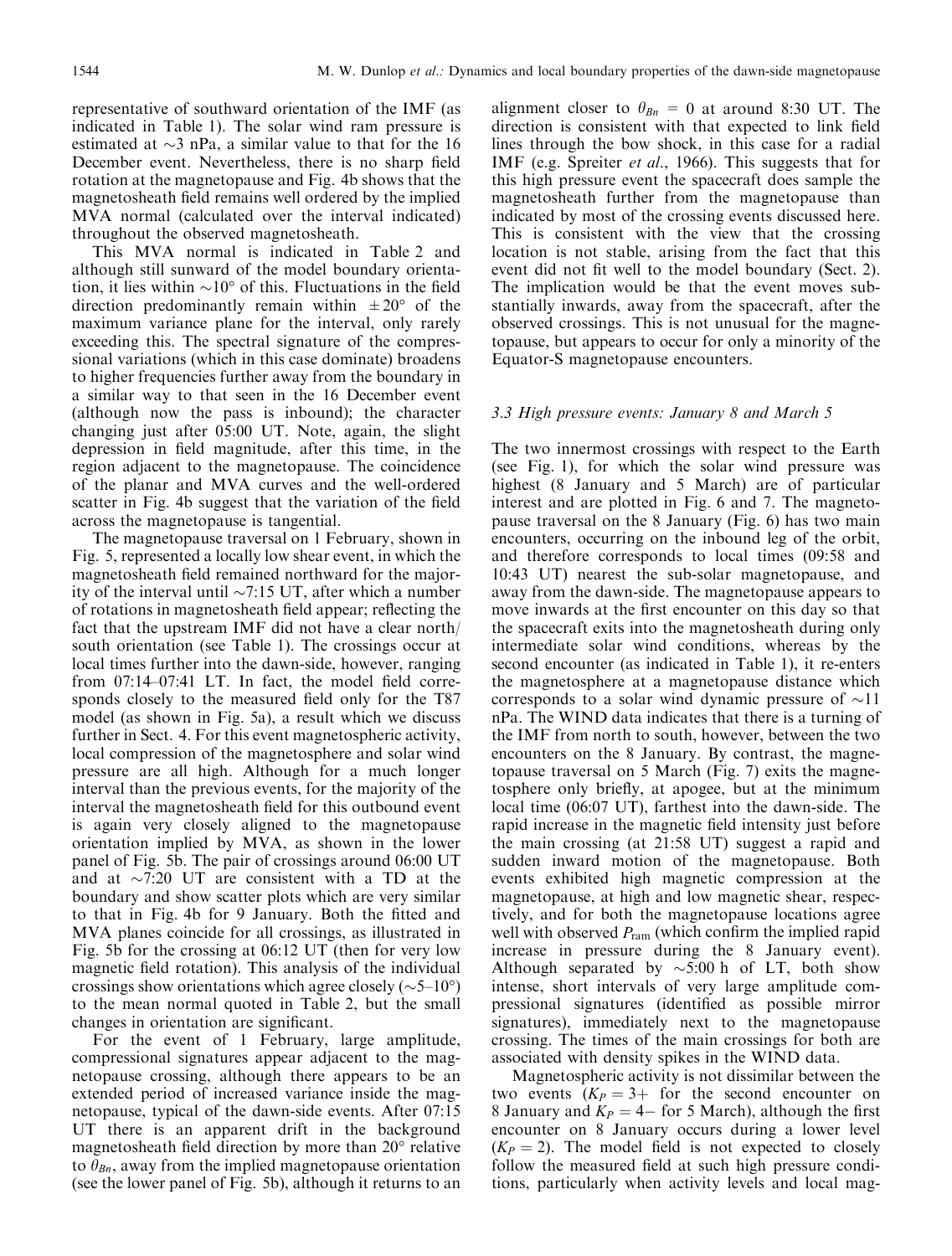

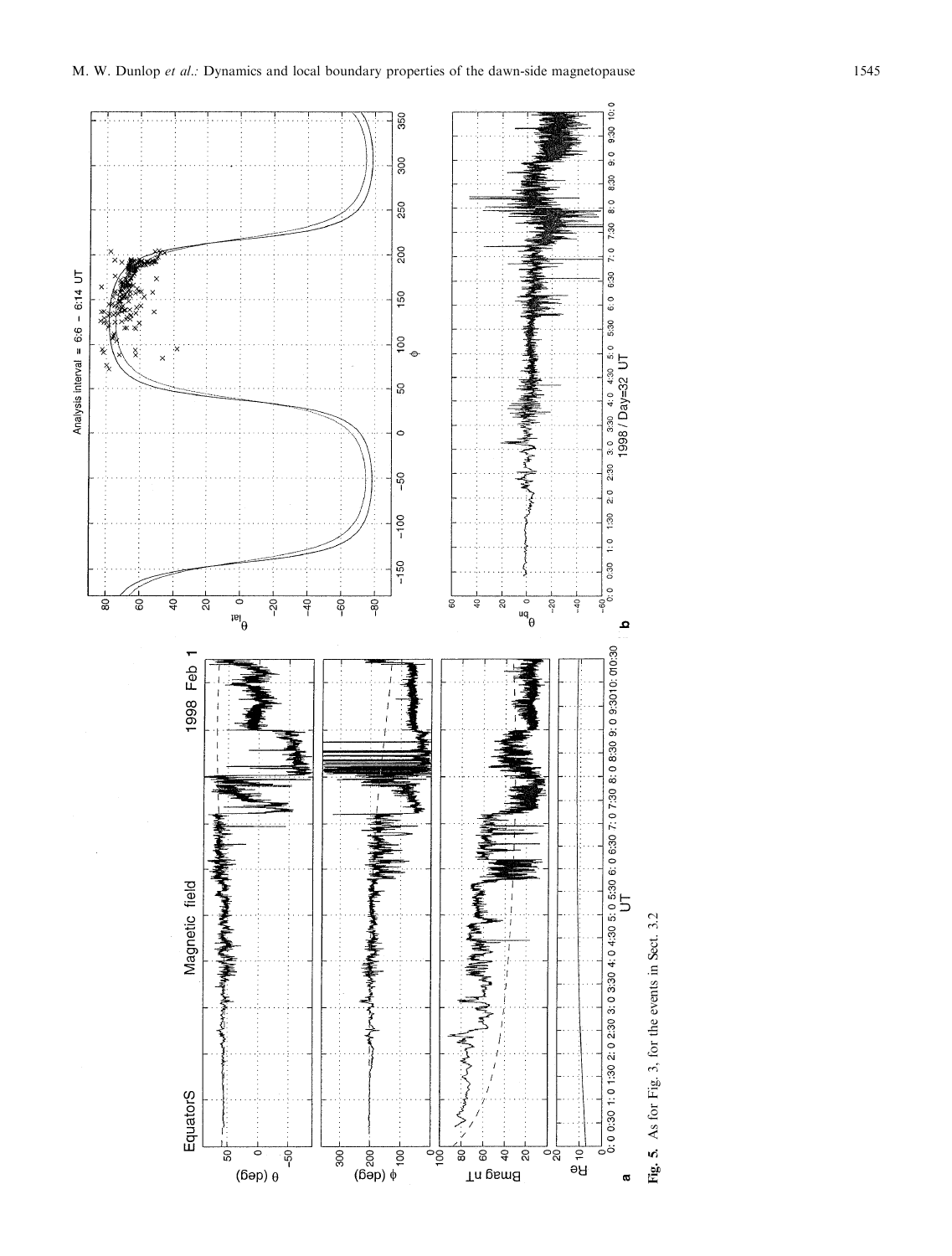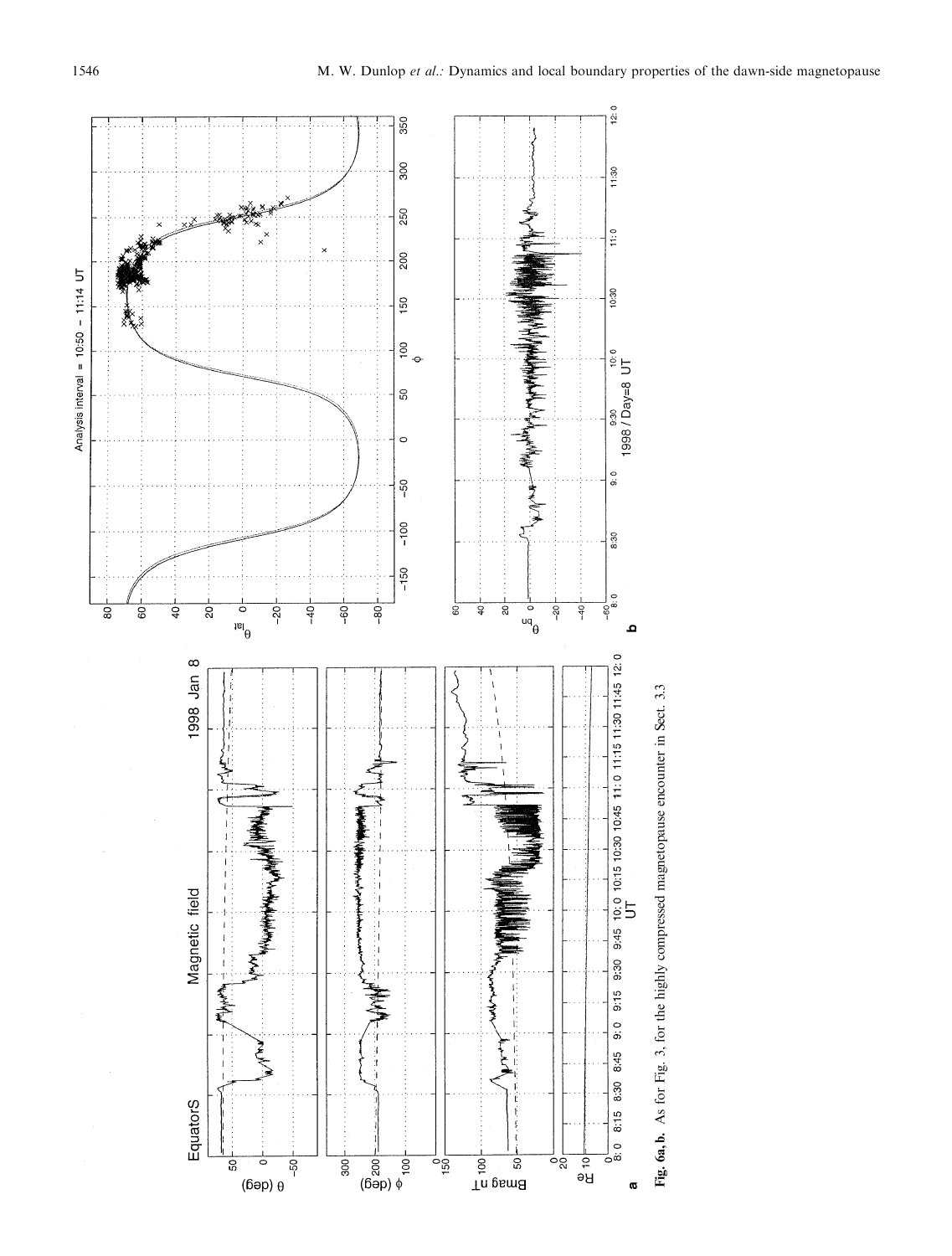

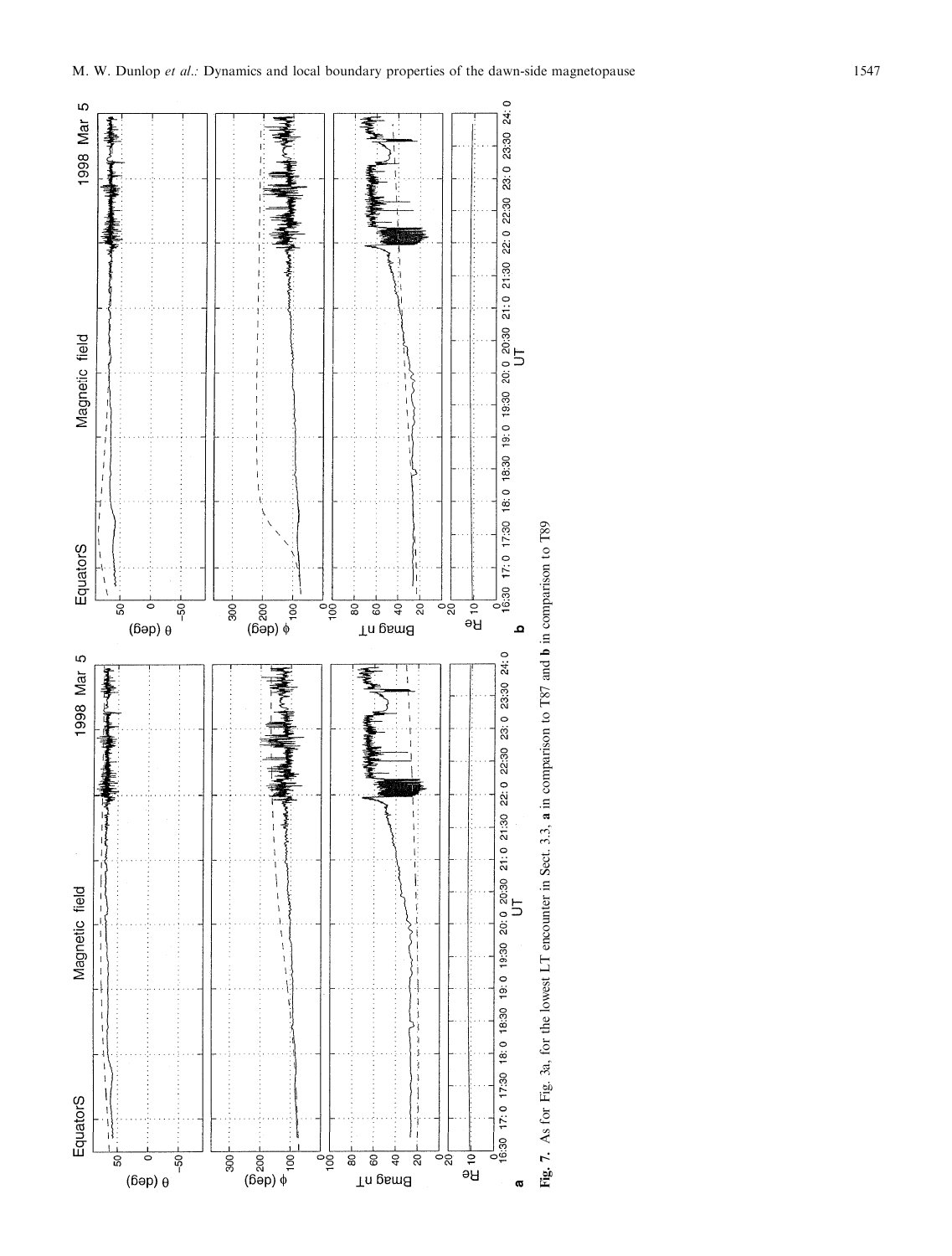netic compression are high as well. Comparison with the data, however, shows similar agreement to the field orientation for both the T87 and T89 models in the case of 8 January, although the measured field shows a few degrees tilt closer to  $Z_{\text{GSE}}$ , as might be expected for high ram pressure (Fig. 6a shows the T87 model). The 5 March data, however, does not agree closely with either field model, but is closer to the T87 model. This is discussed further in Sect. 4.1.

The lower panel of Fig. 6b shows that the magnetosheath field is very closely aligned to the magnetopause orientation implied by the second encounter for the first event. Fluctuations of the field away from the magnetopause plane remain less than  $\sim \pm 20^{\circ}$  and there is no evidence of a drift in the underlying magnetosheath field direction. It appears that large amplitude `mirror' signatures, clearly occurring very close to the boundary in this case, do not affect any ordering with respect to the magnetopause boundary. This result is consistent with the other events containing strong mirror signatures. In fact, the two mean MVA normals at each encounter, given in Table 2, differ only by a few degrees, implying the boundary orientation is very stable.

Inspection of the model normals in Table 2 reveals that it is the change in the model boundary orientation between the two locations which results in the normal for the later encounter aligning better to the model boundary. All individual crossings behave as strong TDs and show similar scatter plots to that shown in Fig. 6b, with matched MVA and planar order. Individual crossings at the second encounter  $(10:50-11:15 \text{ UT})$ show evidence of small tilting, again predominantly in  $(Z, Y)_{\text{GSE}}$ . Although these are  $\sim 5^{\circ}$ , the effect is apparent between magnetospheric field directions in the lower panel of Fig. 6b. It seems, therefore, that event is not controlled by the IMF direction, but predominantly by the high solar wind pressure, as is indicated by the orientation of the local magnetosheath field. The ram pressure increase is primarily a result of a rapid increase in solar wind density (for both events) and for 8 January, at least, this is consistent with both the common boundary orientation at the two encounters and a pressure sensitive crossing location.

The traces in Fig. 7, however, show that there is no field rotation across the magnetopause for the event of 5 March. The boundary analysis also shows good alignment of the magnetosheath field to the magnetopause orientation, with fluctuations which remain below  $\sim \pm 10^{\circ}$ . Although identification of other crossings is clearly difficult, there appears to be a re-entry into the magnetosphere between  $\sim$ 23:15 and 23:35 UT. Furthermore, there is a sharp change in the magnetic signature at  $\sim$ 22:15 UT, where the large amplitude compressional signatures abruptly cease.

#### 3.4 Long events with GTL conjunctions: January 6 and February 11

The data intervals shown in Fig. 8 and 9 are chosen for illustration since they represent the longest events sampling the magnetosheath and contain magnetopause encounters separated by several hours. They contain high numbers of individual crossings and correspond to two events for which there was a close conjunction with the Geotail spacecraft. The encounters do not occur at extremes of the local time coverage, but they are separated by about one and a half hours of local time and cover a range of intermediate locations (from 07:03–  $09:43$  LT). The two events show very different characteristics, however: the 6 January event (Fig. 8) contains strong, well-ordered compressional fluctuations, whereas that for 11 February (Fig. 9) shows a mixed signature of multiple crossings. It is therefore of interest to compare the events in the context of the boundary analysis, but our primary aim is to combine the analysis at each spacecraft for the individual crossings, so as to compare the local behaviour of the boundary.

Data coverage for 6 January begins in the magnetosheath and the early encounters appear to result from a shallow re-entry into the magnetosphere, at only intermediate solar wind ram pressure which is consistent with the crossing locations. The later encounter (at 10:24 UT) represents a final re-entry into the magnetosphere and corresponds to a slight reduction of solar wind pressure. There is no clear IMF direction for the whole event, although the local magnetosheath field is consistent with an initially southward field, at an azimuthal orientation, perpendicular to the Parker spiral (see Table 2). The whole interval covers the 8 h period around apogee, which occurs just after 7:00 UT. The discontinuity at 14:15 UT corresponds to the arrival of an interplanetary shock and occurs on the inbound leg of the orbit. Solar wind conditions upstream of the interplanetary shock, measured by WIND, correspond to a ram pressure which would move the magnetopause inwards to nearly the Equator-S position at the time the discontinuity is seen.

The magnetopause encounter on 11 February provided a wide variety of crossings over several hours, also centred on apogee. Equator-S first exits the magnetosphere at  $\sim$ 13:09 UT through a very complex boundary layer, following a highly unstable region near the boundary. The IMF is strongly southward at this time although the position of the crossing closely matches the ambient solar wind pressure (see Table 1). Both the ram pressure and mean magnetic compression at the boundary increase from intermediate values through the event. A series of distinct crossings follow until a slow re-entry into the magnetosphere at  $\sim$ 17:01 UT. Each key crossing position is well matched to the corresponding solar wind pressure values. The earlier boundary layer crossing is the subject of another detailed study (this issue), so only the later crossings are discussed here.

Although the events occur during similar, high levels of magnetospheric activity, during the first (6 January) the level is decreasing and during the second it is increasing. Nevertheless, the 6 January event shows a very close match between the model field and the data, through the whole event, for both T87 (plotted in Fig. 8a) and T89; reminiscent of 8 January,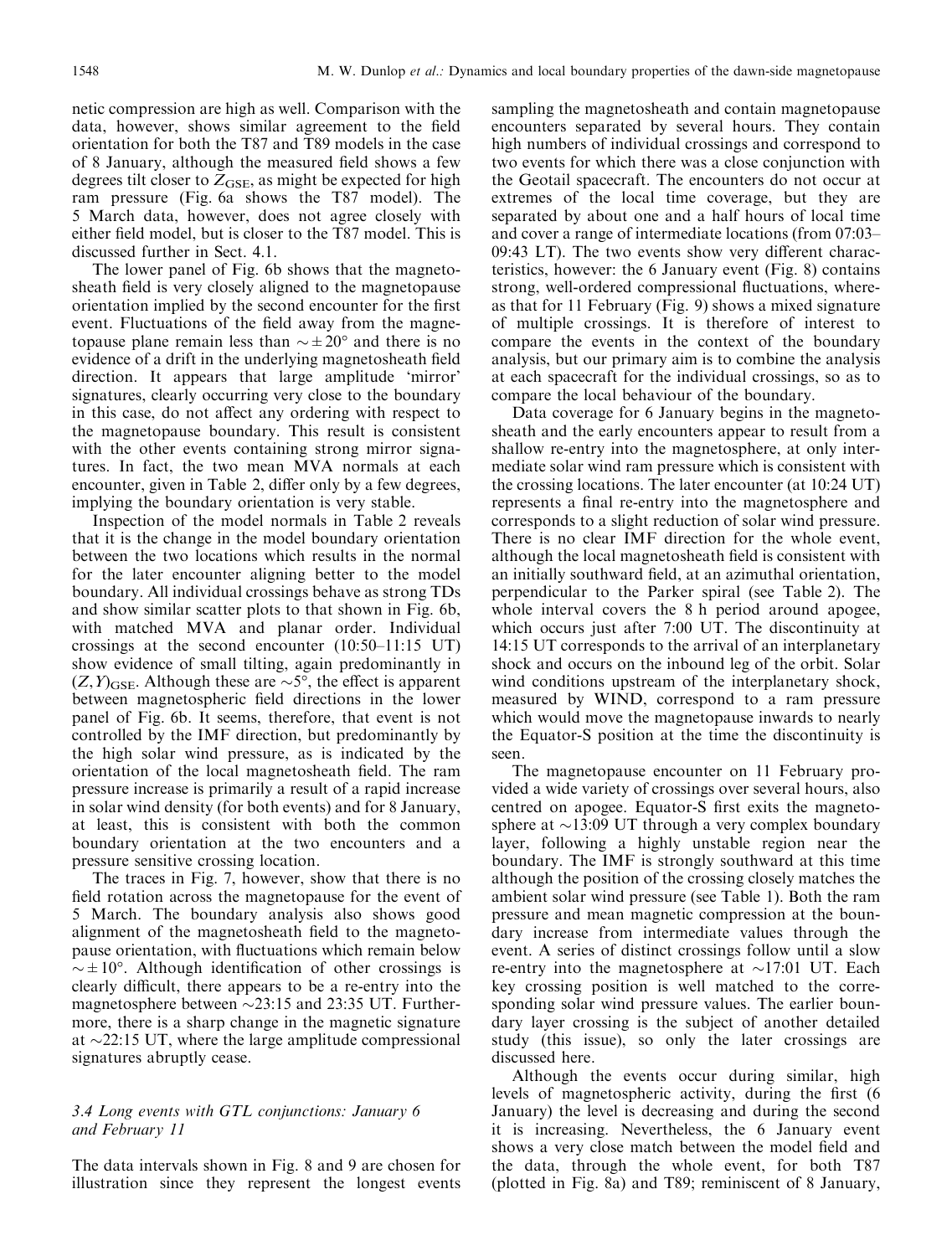

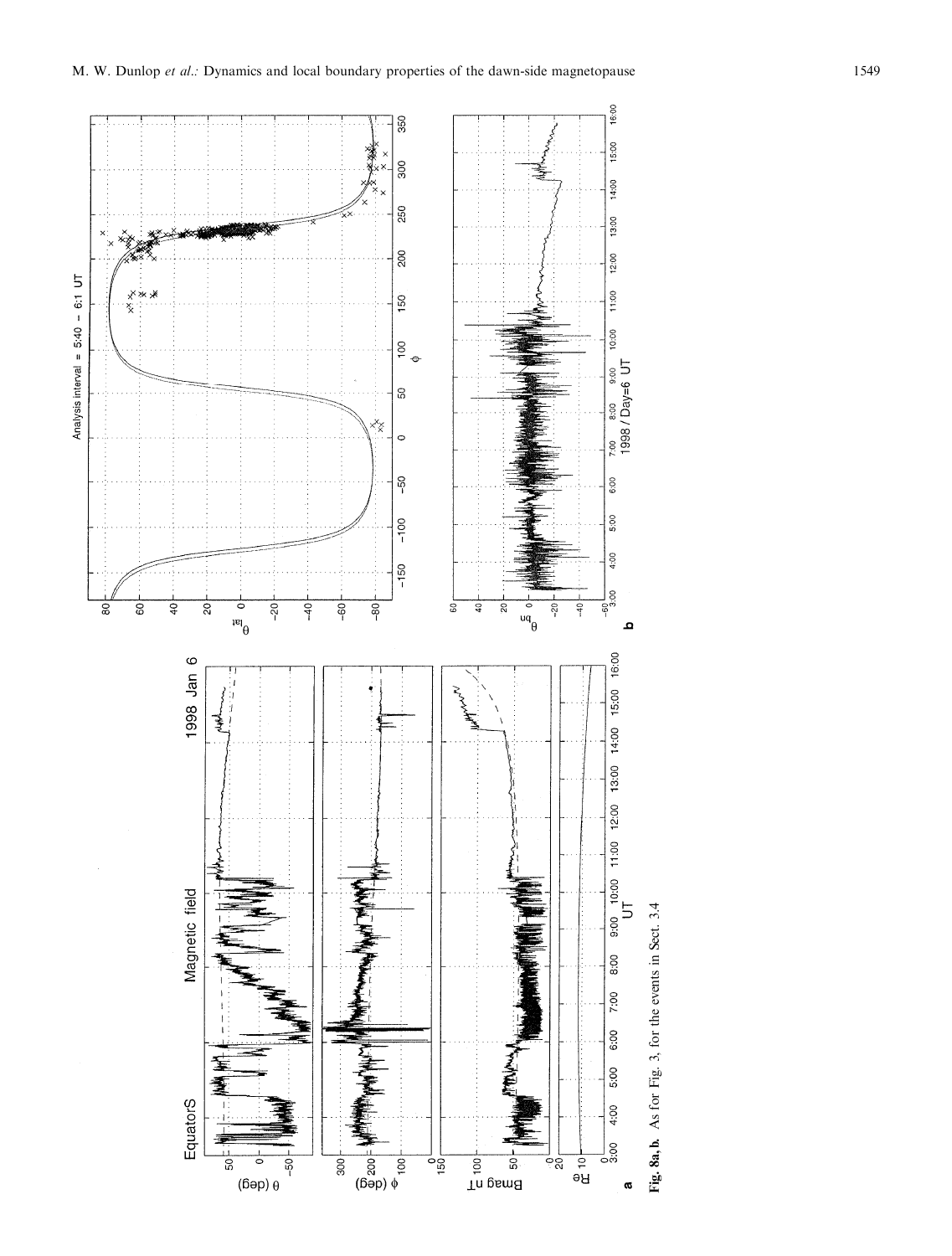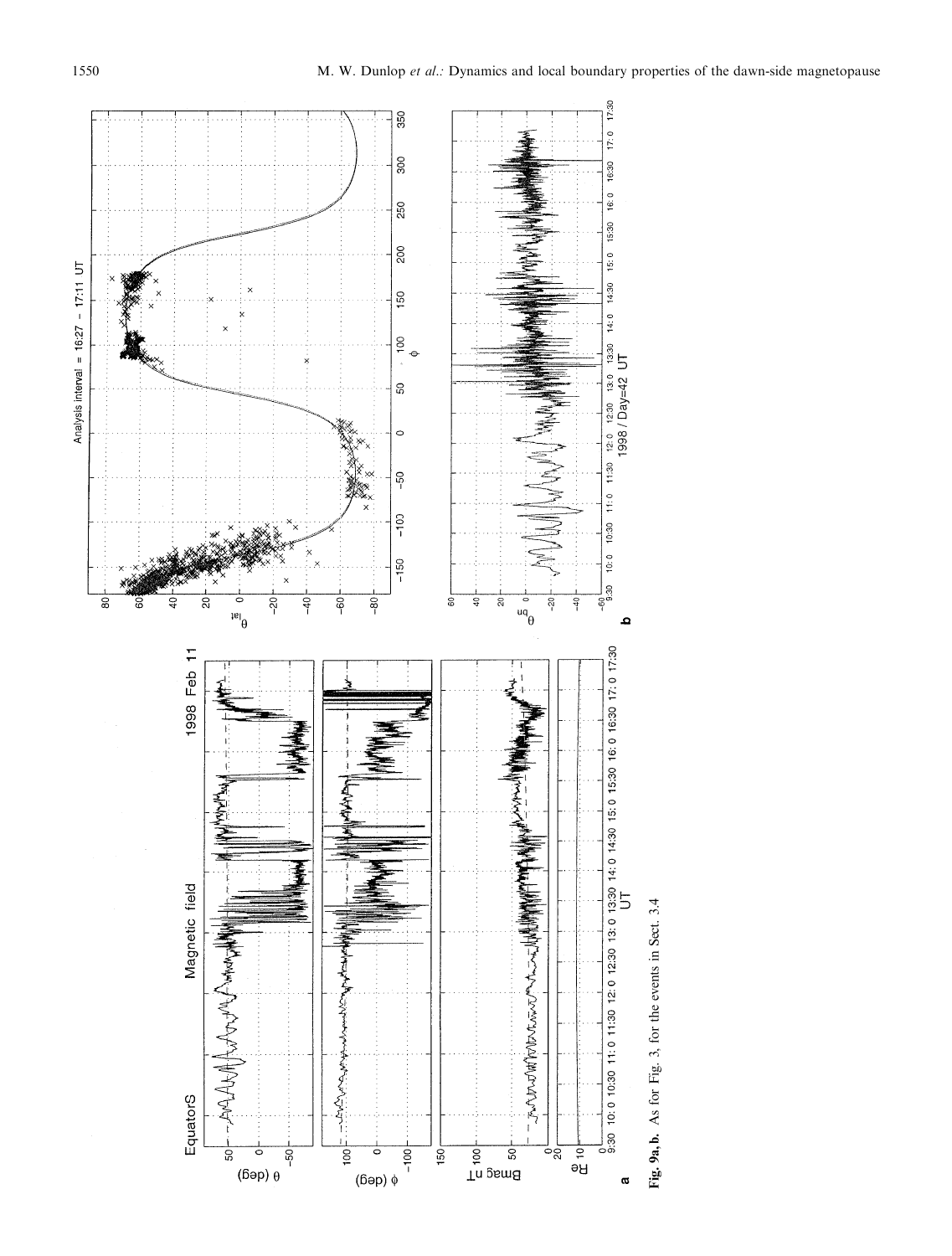although then at high pressure. Note that the relevant local time is for the later encounter, at 10:24 UT, where the spacecraft finally re-enters the magnetosphere (i.e.  $\sim 09:43$  LT). For 11 February, the model field directions do differ, although the magnetopause field is too variable to clearly distinguish the effect with respect to the data.

The middle encounters during 6 January produce strong stable normals which show very little tilting with respect to one another. The scatter plots support the presence of an underlying planar field rotation (as evident in Fig. 8b, for the crossing at 05:52 UT) at all crossings, while suggesting the presence of additional structure at the later boundary. This later encounter  $(\sim10:24 \text{ UT})$  results in only a weak minimum variance direction, but its direction does correspond to the planar orientation, again suggestive of tangential ordering across the boundary. The implied MVA normal, however, is tilted somewhat Sunward ( $\sim$ 5-10°) of the normals for the other encounters, resulting in a slightly different magnetospheric orientation after the 10:24 UT crossing. As the lower panel of Fig. 8b shows, this is again similar to the case of 8 January, in the sense that the magnetosheath field is well ordered by the earlier crossings between 4:30 and 6:00 UT, despite the long time scale (but distinct from the boundary orientation at the later crossing). The central crossings are where the large amplitude compressional variations occur adjacent to the magnetopause.

Figure 9 gives the corresponding plots for the 11 February event. Despite the local magnetosheath field remaining strongly southward, the character of the crossings changes from earlier to later times. The second interval of crossings (between  $14:10-14:50$  UT) shows similar character to the boundary layer crossing, producing a non-planar distribution in the scatter plot of field angles, and different planar and MVA curves for the individual crossings. The two later crossing intervals  $(15:30-15:40 \text{ UT}$  and the slow encounter between  $16:30-$ 17:10 UT), on the other hand, show strongly tangential order through the magnetopause (with matched MVA and planar curves). The slow crossing is illustrated in Fig. 9b, revealing that the magnetosheath is only well ordered around the time of the later crossings. The plot of the field orientation in the lower panel highlights the more Sunward orientation of the initial magnetopause encounter (at 13:09 UT) and is clearly consistent with magnetic erosion, producing a blunter magnetopause. Apart from the change in normal direction between the early and later magnetopause encounters, the individual crossings do not show significant relative tilts.

Figure 10 shows the orbit conjunctions with the Geotail spacecraft for both events, projected into the  $X, Y_{\text{GSE}}$  plane, where radial distance is also given only



Fig. 10a, b. Geotail orbit segments and Equator-S for the time of the two conjunctions described in Sect. 3.4. The cuts through the relevant model magnetopause surfaces at the Equator-S crossings and in the X,Y plane are shown, together with the Geotail position at the time of



closest approach (circle). Note that Equator-S moves anticlockwise around the orbit and the lower panel gives radial distance from the Earth over the day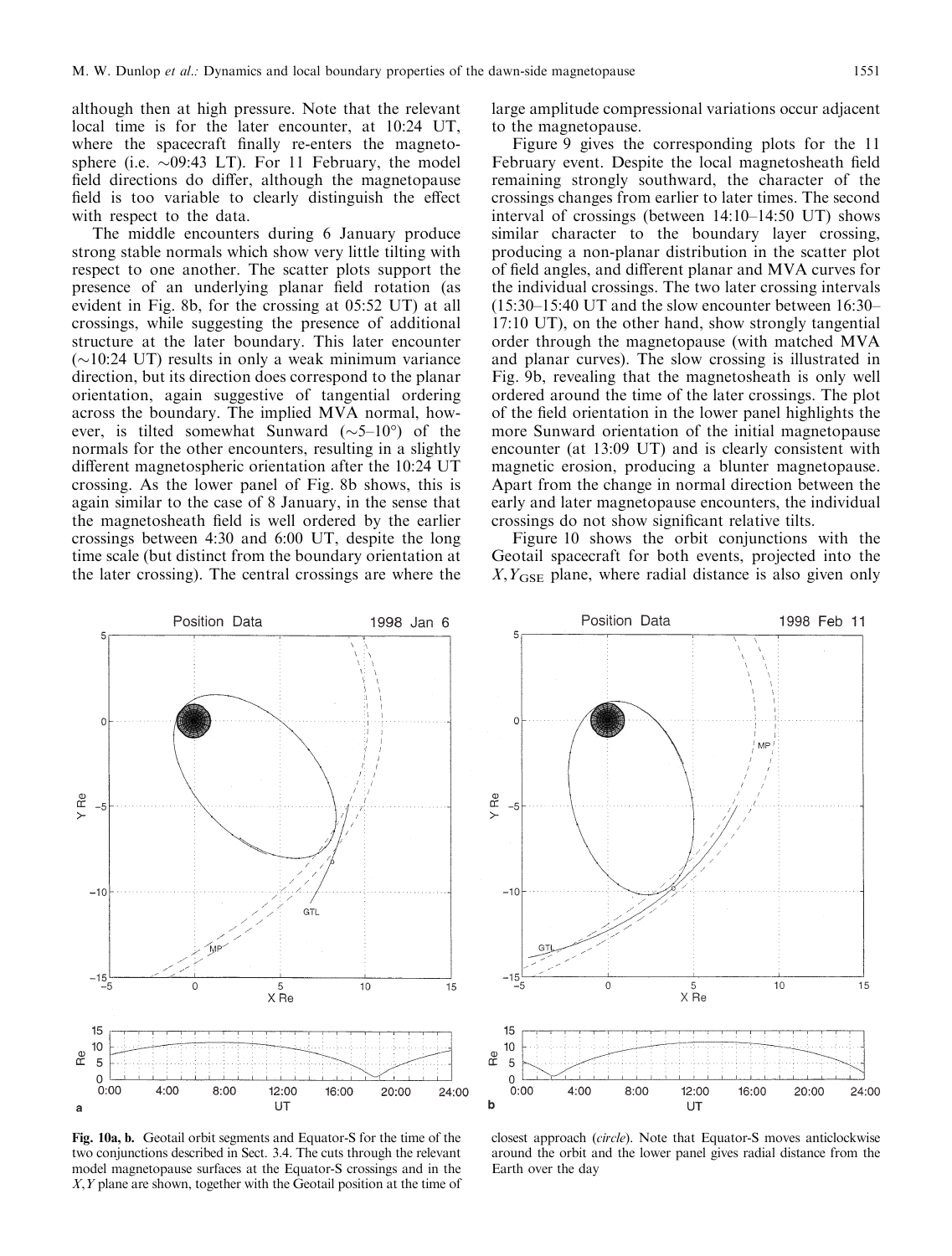for Equator-S. The small, filled circles on the orbit tracks of Equator-S correspond to hour intervals, starting with 00:00 UT on the day. For 6 January (Fig. 10a), closest approach occurred at  $\sim 06:00$  UT. Note that the Geotail orbit (labelled GTL on the figure) lies close to the ecliptic plane  $(X, Y_{\text{GSE}})$  and is plotted for the time segment from  $04:00-08:00$  UT. Also plotted are cuts through the model magnetopause surfaces for the fits given in Table 1, at both the  $Z_{GSE}$  heights of Equator-S and Geotail (outer curve). These therefore represent the position of the magnetopause at the time of the Equator-S crossing at 05:52 UT. For 6 January, the magnetic field data for Geotail indicates the spacecraft may briefly enter the magnetosphere (although remaining only in the boundary region), and then finally exits into the magnetosheath at  $\sim 05:40$  UT. This crossing time, however, is  $\sim 15$  min before Equator-S and is indicated in Fig. 10a as a circle on the trajectory. The cuts in Fig. 10a show that the model boundary would clearly cross Geotail before Equator-S. Thus, an earlier crossing time at Geotail is consistent, since the boundary normals found for both spacecraft closely align with the model boundary orientation. The timing of the crossings put an upper limit on the magnetopause speed at about 10 km/s.

For 11 February, the Geotail trajectory is drawn for the time segment from  $09:00-19:00$  UT in Fig. 10b, where closest approach occurred at  $\sim$ 15:30 UT. The magnetic field data for Geotail is plotted (grey trace) together with Equator-S data in Fig. 11 and shows an exit into the magnetosheath after Equator-S, at 15:50 UT, and a re-entry into the magnetosphere just before

Equator-S, at  $\sim$ 17:01 UT. There is a coincident partial crossing at 15:33 UT, the approximate time of closest approach, and this is indicated by the circle on the Geotail trajectory. The model magnetopause cuts are shown for the fit corresponding to the Equator-S crossing at 17:01 UT (note that this is the later encounter with respect to the time of the conjunction at  $\sim$ 15:30 UT) since it is clearer to choose only one of the encounters seen at the spacecraft. Despite Geotail remaining outside Equator-S, as before, this time the model remains outside the orbit at Geotail, so that an inward moving magnetopause will cross Geotail later than Equator-S and vice versa. Moreover, the orientation of the Geotail orbit remains nearly parallel to the magnetopause, so that similar boundary crossings are observed, as is clear from the superposed data plot (Fig. 11).

It is also clear that the relative crossing times are again consistent, since the MVA normals again approximately align with the model boundary (at least at the slow encounter at 17:01 UT). The partial crossing at 15:33 UT, however, shows a significant tilt, sunwards, away from the model orientation at both spacecraft and this can account for the nearly coincident crossing at this time. In fact, the MVA normal at Geotail is oriented  $\sim$ 25° sunward of the model normal for the crossing at 15:50 UT and this has the effect of increasing the interspacecraft time difference at the 15:50 UT Geotail crossing, where Geotail lags Equator-S. It is possible the magnetopause is rippled (by a surface wave) during this crossing. Since the Equator-S normals do not change as much as the Geotail boundary normals, the amplitude of any ripple is much smaller at Equator-S. It is



Fig. 11. Comparison of Geotail (light trace) and Equator-S magnetic field data, for the event in Fig. 9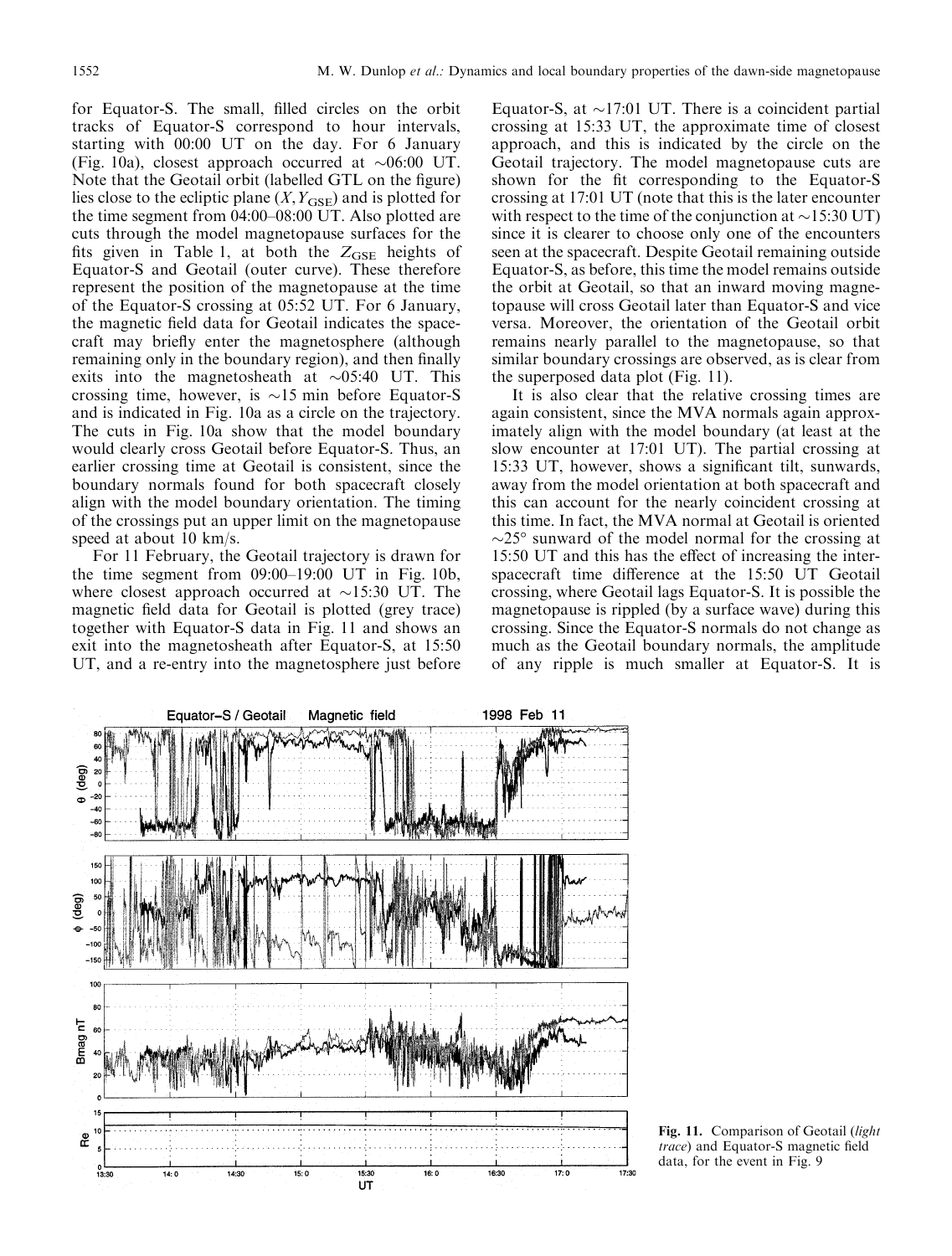therefore not possible to make reliable estimates of motion along the magnetopause. Nevertheless, Sunward turning of the normals at the earlier crossing is consistent with an anti-Sunward moving depression. The inward speed of the magnetopause at the 17:01 UT crossing is harder to estimate from the timing, since the spacecraft are not radially separated, but appears to be a little faster ( $\sim$ 10–20 km/s) than that of 6 January.

#### 4 Categorisation of the crossing set

It was argued in Dunlop et al. (submitted to JGR) (and partly in Sect. 2) that the majority of the observed magnetopause traversals, together with their magnetosheath data, showed a number of features which were consistent with the spacecraft remaining near to the magnetopause during its exit into the magnetosheath. Section 2, for instance, found that most crossing positions approximately scaled with ram pressure and that the magnetospheric field often reflected a corresponding level of local magnetic compression. Furthermore, clear control of crossing position by southward IMF (during low-pressure conditions) could be established. Both led to the conclusion that nearly all magnetopause passes were associated with encounters at or near stable locations of the magnetopause, implying no large-scale motion of the boundary occurred away from the spacecraft locations. This view is further supported by the result that for most magnetosheath intervals the background field direction remains well aligned (less than  $\sim 10^{\circ}$ ) to the mean boundary orientation inferred by the calculated normals. This alignment is indicated by  $Y'$  in the first of the columns headed `MSH order' in Table 2 when it extends over the whole of the measured interval. The magnetosheath field is therefore closely draped, tangentially to the magnetopause boundary and the implication is that most magnetosheath excursions are shallow; consistent with the expectation that the underlying magnetosheath field orientation will deviate from that at the boundary (Southwood and Kivelson, 1995).

This implication is reinforced by the fact that few passes do show evidence of deeper excursion into the magnetosheath, as discussed for the events earlier. It is clear from Fig. 1, however, that the events occurring at early local times  $(<09:00$  LT) have apogees located within  $\sim 1R_E$  of the crossing locations. For the other events, the spacecraft has to sample the magnetosheath near apogee while under solar wind conditions of either high ram pressure or strongly southward IMF, in order that the magnetopause occurs a few  $R_E$  distant. In fact, very few passes satisfy these criteria, even marginally and there is no guarantee that the magnetopause will remain deflated, following a close crossing, outbound, or prior to a close crossing, inbound. Of the inner crossings shown by the plot in Fig. 1, two days stand out (7 January and 8 January). The 8 January event has been discussed and the 7 January, inbound, does indeed show a small drift of the magnetosheath orientation, relative to the magnetopause boundary.

The second column under 'MSH order' in Table 2 indicates (by 'm') when the magnetosheath field clearly developed strong, compressional signatures, over all or part of the interval, having magnetic characteristics which are consistent with mirror modes. The indication `m\*' for 16 December event and others is given since the signature did not lie close to the magnetopause (as shown in Fig. 3). These occurred for 30% of the passes and often were of extended duration (hours). All magnetosheath excursions but one correspond to the well ordered (draped) magnetosheath intervals and most begin immediately adjacent to the magnetopause crossing. In fact, it is clear that all the intervals identified as reflecting the presence of possible mirror mode structures follow the magnetopause very closely, despite the presence of intervals containing other magnetosheath signatures, a few of which do not. Nevertheless, a number of additional passes are also listed which show close alignment to the magnetopause boundary orientation. In all the examples discussed, the field remains well within 10° of  $\theta_{Bn}$ , with fluctuations only rarely exceeding 20°, and this is typical of the data set.

Apart from its tangential alignment, the magnetosheath field orientation resulted in large magnetic shear relative to the magnetospheric field at the magnetopause, although a range of orientations occurred. To some extent magnetic shear controls the character of the magnetopause, amongst other factors. Nevertheless, there is also likely to be a local time dependence. Near the magnetopause, moreover, the magnetospheric field may deviate from its nominal direction as well as exhibiting enhanced magnetic compression under certain conditions. In this respect, comparison to the model field is of interest. Both the nature of the magnetopause crossings themselves and the implied configuration of the magnetospheric boundary field with respect to the Tsyganenko field models are therefore discussed in the sections next.

## 4.1 Model comparisons: global field and magnetopause boundary

The comparison of the magnetic field orientation to the model field has been partly illustrated by the selected events described and Figs. 12 and 13 provide further illustration. In all cases, the model magnetic field is computed from the combined contribution from both the external current systems defined in the Tsyganenko models (Tsyganenko and Usmanov, 1987; Tsyganenko, 1989) and the IGRF magnetic field. Where appropriate, any effect of the model dependence on  $K_P$  has been evaluated. Although there is clearly a wide range of solar wind pressure and IMF conditions pertaining during the set of crossings, only a few events show high  $K_P$  values and do not appear to account for the trends observed. Since the purpose here is not to quantify actual deviations of the models for given  $K_P$  states, we have intentionally compared the earlier field models, which are relatively insensitive to external parameters, usually for average activity levels, rather than the more recent field model.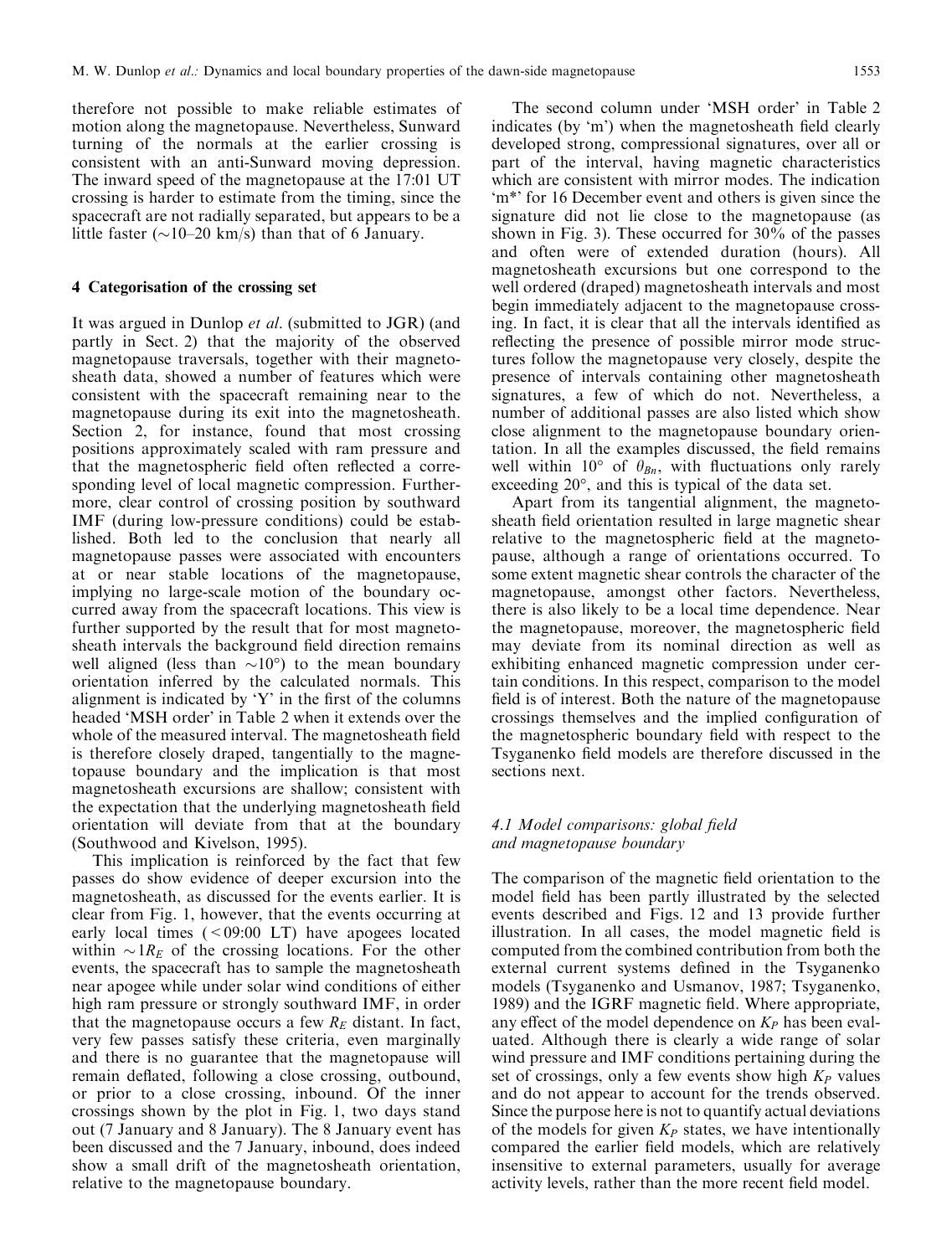

Fig. 12. As for Fig. 5a, for the T89 model

The magnetic field is not expected to exactly correspond to the model field, of course, particularly near the magnetopause, where magnetospheric state is most sensitive to the response to external conditions. The interest here is therefore rather in the systematic differences between the two basic field models of Tsyganenko (T87 and T89) in relation to the measured field, in order to highlight the local field configuration observed in the equatorial dawn-side region. Thus, although, to some extent, the configuration of the magnetospheric field will depend upon the local conditions, it nevertheless appears that there is a systematic trend in the deviation between the direction of the magnetic field for each model and the data (near the magnetopause) which worsens with decreasing local time. This angular difference is of order  $10^{\circ}$ , typically, but can be greater. Such deviations are not so remarkable, but the fact that they are systematic is significant. It is also important to note here that although the measured field exhibits magnetopause crossings in these events, the implied magnetopause in the model lies outside the spacecraft positions in the majority of cases, and always does for the examples quoted.

For the passes corresponding to high local times (greater than about 09:00 UT), there is typically very good agreement in the field orientation (typically  $\sim 5^{\circ}$ , or less) between the models and the data, despite an enhanced, local magnetic compression often being present. The field models are usually indistinguishable in their orientation, although as would be expected they do show a sensitivity in the field magnitude to  $K_P$ . The selected events in Sect. 3 already illustrate this, with only

the events corresponding to lower LT showing significant angular deviations. The best confirmation of the agreement at high local time is via the events of 16 December and 8 January. The magnetopause encounter on 16 December shows the effects of southward IMF, whereas the event on 8 January shows very high magnetic compression as a result of extreme solar wind ram pressure. Nevertheless, for both there is little deviation between the calculated model fields for each model, as described in Sect. 3. The small deviation shown for 8 January is consistent with the effect of a highly deflated magnetosphere, but is similar for the two models.

By contrast, Figs. 5a and 12, Figs. 7 and 13 show the comparison between the T87 and T89 models for the three passes on 1 February, 5 February and 5 March, corresponding to decreasing local times ranging from about  $08:00-06:00$  LT. Figures 5a and 12 show the comparison between the two models for the event on 1 February which is typical of passes locate around this local time (see Table 1). The T89 model field remains at a greater azimuth angle than the measured field although the T87 shows good agreement. For other events, the T89 field can also show a greater latitude angle than the T87 and the data. Note that the azimuthal field direction suggests that the spacecraft lies above the magnetic equator for this event and this is supported by the equivalent plots in GSM co-ordinates. In fact the sense of the deviation changes depending upon whether the spacecraft lies above or below the magnetic equator for other events and suggests that the effect is related to the form of the equatorial current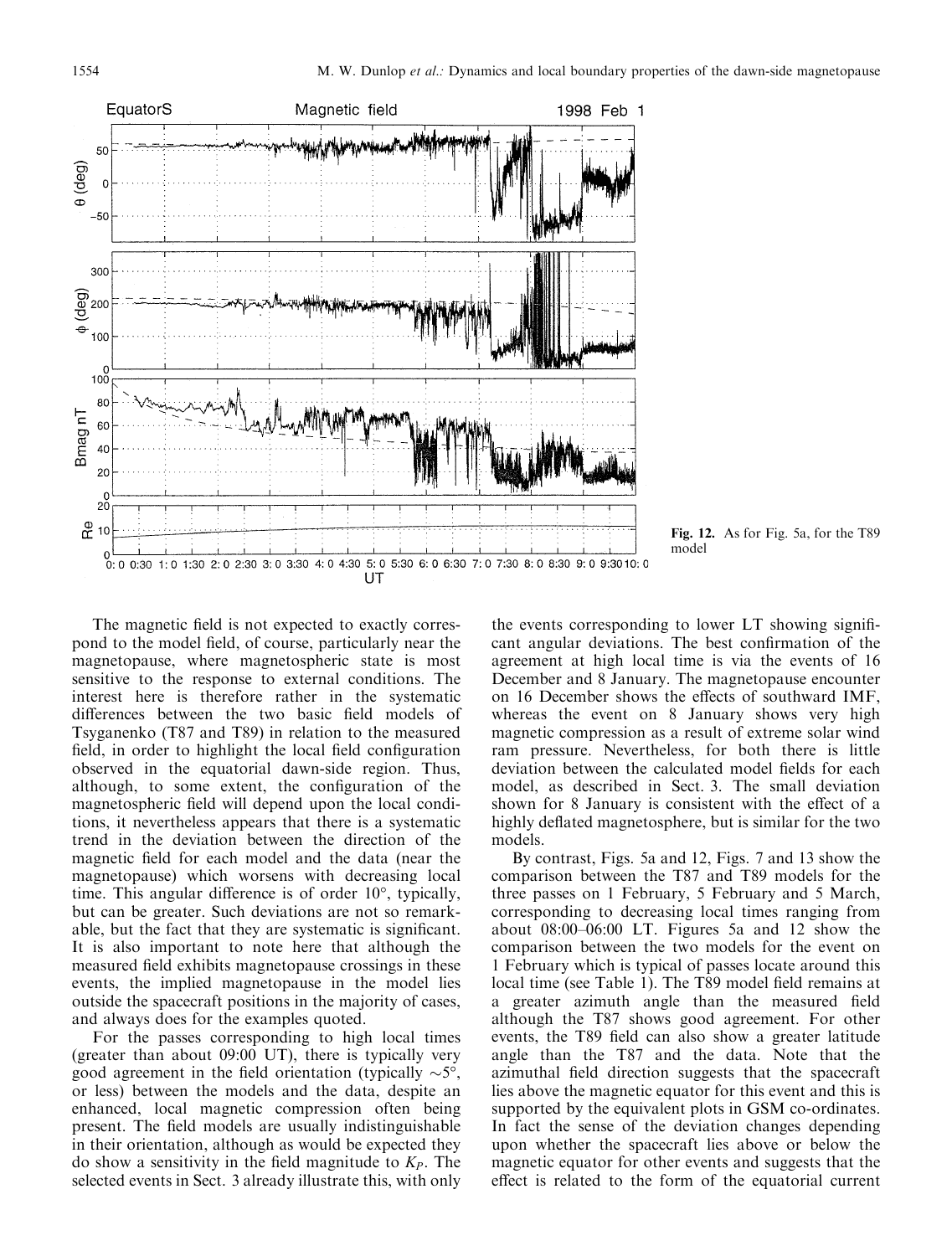

 $\frac{1}{2}$ <br>  $\frac{1}{2}$ <br>  $\frac{1}{2}$ <br>  $\frac{1}{2}$ <br>  $\frac{1}{2}$ <br>  $\frac{1}{2}$ <br>  $\frac{1}{2}$ <br>  $\frac{1}{2}$ <br>  $\frac{1}{2}$ <br>  $\frac{1}{2}$ <br>  $\frac{1}{2}$ <br>  $\frac{1}{2}$ <br>  $\frac{1}{2}$ <br>  $\frac{1}{2}$ <br>  $\frac{1}{2}$ <br>  $\frac{1}{2}$ <br>  $\frac{1}{2}$ <br>  $\frac{1}{2}$ 

300

 $\frac{1}{2}$ 

 $\begin{array}{ccc}\n\text{In pism}\n\\
\text{S} & \text{S} & \text{S} \\
\text{S} & \text{S} & \text{S}\n\end{array}$ 

 $\overline{5}$ <br>Be

a

ခင္လ

EquatorS

 $50\,$ 

 $\subset$  $(\text{6ep}) \theta$   $-50$ 

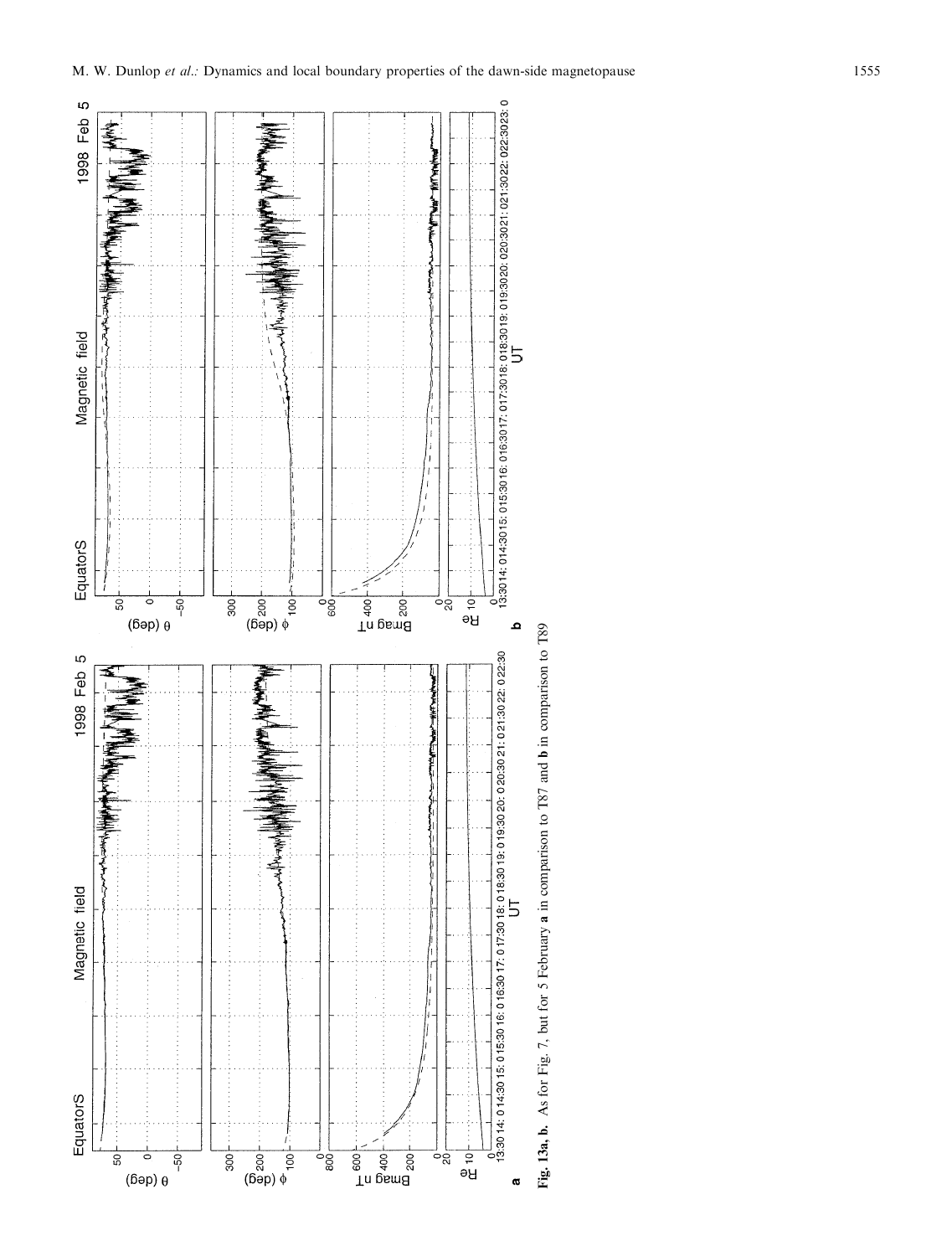systems in the two models. With respect to the data, the global implication is that the magnetopause is less flared than suggested by the T89 model, but this is not consistent generally with the observed magnetopause orientation. It would seem, therefore, that the effect is more local to the dawn-side equatorial region.

The two other events, 5 February and 5 March, which are separated by nearly one hour of local time, clearly reflect the effect of the spacecraft passing from above to below the magnetic equator. For 5 February, at 07:10 LT and simply controlled by solar wind pressure, conditions are quiet, and there is little local magnetic compression at the magnetopause. The T87 model follows the data extremely well, whereas the T89 predicts an early traversal of the current sheet, prominent as an azimuthal turning in the field. Such an effect in the T89 model would be consistent with some warping of any equatorial current extending into this region out of the plane of the magnetic equator and this could arise from the influence of the model tail current sheet. This is a key difference in the T89 model over the T87 model and although designed to better account for the form of the magnetotail field, it remains warped on the flanks at positions near the dawn/dusk terminator. It is possible, therefore, this arises from an effect of the different form of the tail current sheet in the T89 model which does not seem to be reflected in the data.

In fact, the large discrepancy between the models in the region covered by 5 March again results from a different field configuration across the magnetic equator (not reflected in the data), just before the magnetopause crossing. The data suggests that the spacecraft remains above any azimuthal (ring) current, while both models imply it should traverse any ring current. Although both models deviate somewhat from the data, it is more prominent, and occurs earlier, for the T89 model. Although this pass corresponds to higher activity levels  $(K_P = 4)$ , the enhanced effect is a result of the lower local time (06:07 LT) and supports the possibility that the flank region is not well modelled by the form of the T89 warped tail current sheet. Apart from this effect in the local dawn-side region, it is remarkable how closely the data generally follows the model field orientation over a wide range of local and solar wind conditions.

#### 4.2 Boundary properties

The orientation of the boundary has been estimated here primarily using minimum variance analysis (Sonnerup and Cahill, 1967), in combination with an investigation of the planar order of the magnetic field through the boundary, in an attempt to identify the character of the boundary crossings and any fluctuations in boundary orientation at the individual crossings, as described in Sect. 3. The discussion in Sect. 3 included an account of the boundary analysis performed for each event, selected to illustrate the varying character over the crossing set. The analysis for all the events, identified by the key crossings as in Table 1, is summarised in Table 2 which shows the mean, or key, MVA normals, calculated over

the associated crossing intervals. These have been compared to the model boundary normals, calculated from the fitted model surfaces for each crossing. In addition, the relative orientation of the individual boundary crossings, associated with each listed encounter, is indicated. We also descriptively characterise each event by noting: the nature of the boundary at each key crossing, the orientation of the individual crossings where multiple crossing encounters occur, and some details on the magnetosheath features and order with respect to the boundary.

The MVA results are summarised following the column headed 'MSH order', which briefly indicates the magnetosheath configuration as discussed already. The minimum variance vector, expressed as components in GSE co-ordinates, and the ratio of minimum to intermediate eigenvalues is given. The following column shows the model boundary normal, at each crossing position (listed under  $x,y,z$ ), to the fitted magnetopause surface (taking into account either IMF or ram pressure dependence, as discussed in section 2). Most of the calculated boundary normals are well established by eigenvalue ratio and deviate somewhat from the model normals: lying Sunward of the model orientation in nearly all cases. The two columns under `Orientation' give the angle between the model and MVA boundary normals and indicate when the calculated normals differ by a little more than 20° in orientation. This result has not been confirmed for the couple of cases where MVA did not give stable normals. Also, both the presence of extreme pressure conditions (v. high P in the table) or relative tilting of the normals in  $Y,Z$  (*z*-tilt) have been indicated. Most normals, however, have a Z-component which is consistent with the model boundary, but deviate in  $X, Y$ . Thus, although the variation in both model and calculated normal directions over the whole set of crossings is as expected, approximately following the model boundary surface orientation which changes over the range of crossings by more than 60°, a Sunward orientation occurs for the large majority of the passes.

This result is in contrast to the close agreement found between  $P_{MP}$  and  $P_{ram}$  for the crossing locations (as well as the agreement to observed  $B_{Z}^{IMF}$ ) and supports the conclusion that the measured normals consistently suggest a more flared, or blunter, shape to the magnetopause than indicated by the Sibeck et al. (1991) model, rather than arising from poor knowledge of magnetospheric state, poor identification, or other errors. In particular, the effect of IMF direction on the model shape has already been taken into account in the fits to location and in any case accounts for only a few degrees of deviation in normal direction at these dawn-side locations. This suggests the effect of magnetic erosion on magnetopause shape is insufficient to explain the orientations found and in fact the local magnetic shear (see Table 1) shows a range of values which are not well correlated with the deviations between the model and MVA normals.

Although detailed analysis has not been completed except for the events in Sect. 3, most boundary normals within a pass and for each key encounter show very little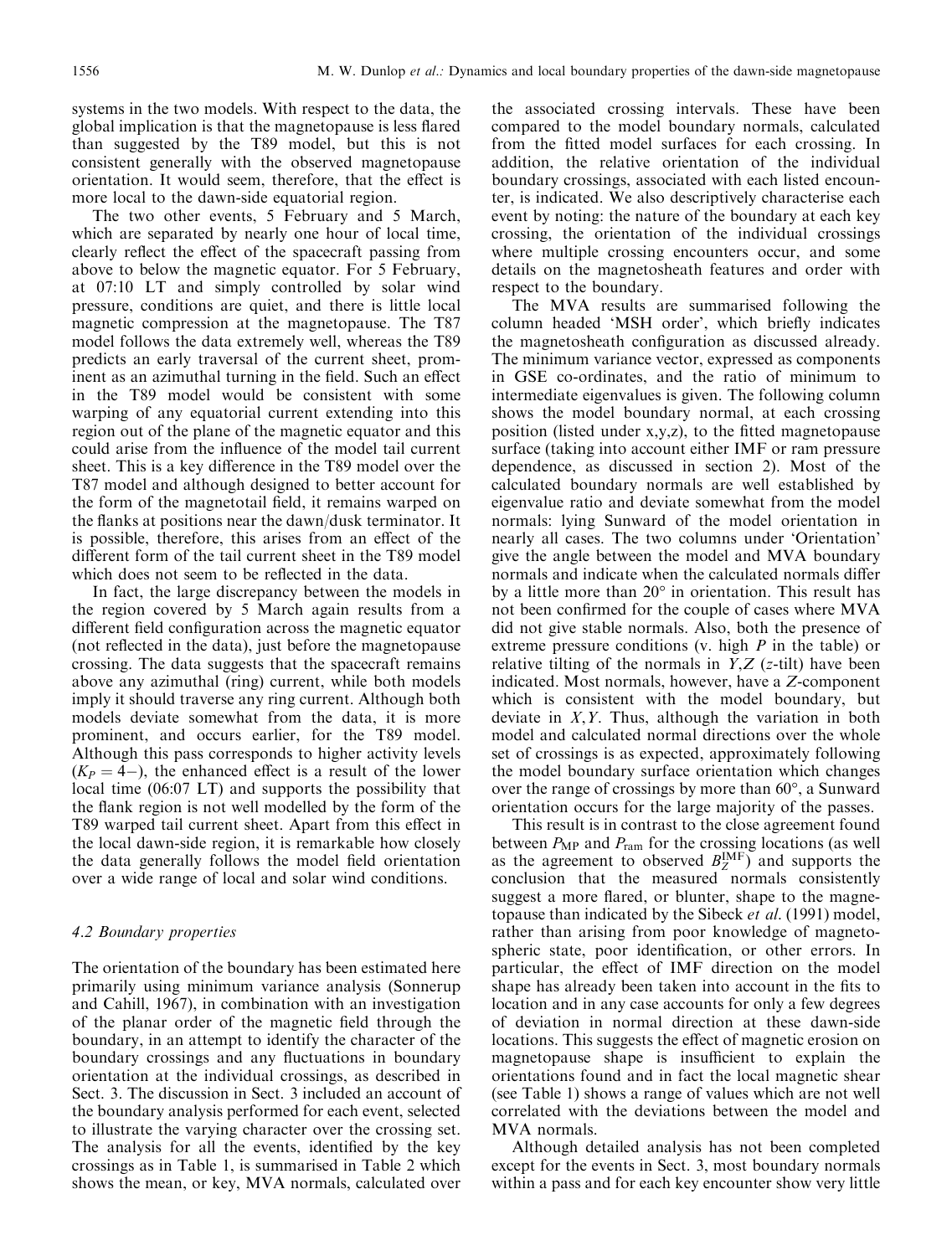variation from each other and depend predominantly only on location (LT). Furthermore, where multiple crossings are observed (particularly for the long events) there is, rather unexpectedly, little evidence of large local changes in boundary orientation, or any which would be consistent with boundary waves or pressure ripples. This latter result is consistent with the view that the crossings arise predominantly from small fluctuations of the magnetopause close to the spacecraft, rather than large amplitude changes from far away. It may also be a consequence, however, of the presence of the ordered, compressional signatures (`m' under `MSH order') in most long intervals of magnetosheath data and further work is needed to clarify this. Only the special case of the Geotail events, as described in Sect. 3.4, suggests a wave like boundary ripple is present. The changes are still only marginal at Equator-S, however, but are reflected by larger amplitude tilts at Geotail, consistent with an anti-Sunward moving depression.

Where small changes in direction are found between the individual magnetopause crossings, these can be identified with the presence of a more complex boundary structure rather than with large amplitude fluctuations in boundary orientation. The columns headed  $\Delta n'$  and 'MP' indicate the events where significant, small differences between the individual crossing normals were found and confirm whether the boundary exhibited tangential field rotations through the boundary (TD), respectively. A notable addition to the events in Sect. 3 is the pass on 7 January, listed in Tables 1 and 2, which provides strong MVA crossing normals, having  $\sim 10^{\circ}$ relative orientations with respect to each other, but with a miss-aligned magnetospheric field (by  $\sim$ 20–30°), just inside the magnetopause. Of the examples analysed, only the pass on 1 February contains significant relative tilting, while appearing to show strong tangential order. This is the pass which was identified as representing unstable conditions in Sect. 2, however, and it is likely that the magnetopause is unsteady at this time. The other unstable event, 4 January, also shows tangential order, although the magnetosheath field is southward.

In fact, for most of the early passes, the implied IMF direction (usually matching the local magnetosheath direction) corresponds well to the nature of the magnetopause boundary, so that strongly southward orientations (or reversals in the IMF direction) do not exhibit TD character. Although the pass on 9 January, at 10:05 UT, occurs during southward IMF, at the magnetopause its local magnetosheath field is not. For earlier local time  $($  <09:00 LT), more of the crossings tend to have TD structure and do not correspond well to the local magnetic shear. It is possible that further into the flank region the effect of magnetic shear at the magnetopause is less than at local times close to the subsolar point. Typically, for the dawn-side events, a magnetosheath transition region is not apparent in the magnetic field signature, with immediate exit into often large amplitude magnetic compressions being a feature of the magnetosheath field. The magnetosheath signatures in this region are as likely to have been convected with the magnetosheath flow along the magnetopause, as to be a

reflection of local magnetopause response and this may account for the lack of close correspondence between magnetopause character and the magnetosheath field. It should be remembered, however, that the events at lower local time tend to occur at higher ram pressure conditions.

## 5 Conclusions

We have performed a survey of all magnetopause encounters by the Equator-S spacecraft, using only the magnetic field data taken by the MAM experiment, in order to categorise magnetopause location and properties and the associated magnetosheath behaviour in the equatorial dawnside region. In all, 131 crossings on 31 orbits provide long duration coverage of the near magnetosheath, adjacent to the magnetopause, from 06:07 to 10:43 LT. Such extensive coverage in this region is uncommon. Selected encounters have been discussed in some detail, representing the extent of the local time coverage, and the boundary properties of the individual crossings have been summarised (in Tables 1 and 2), along with a catalogue of the key magnetosheath features. It is clear from a number of indicators discussed in the text, that the large majority of the encounters occurred during stable magnetopause locations, and that the spacecraft remained in the transition region and near magnetosheath. As a consequence, many encounters contained a high number of individual boundary crossings. The study is clearly limited by the lack of routine coverage by other experiment data and we have therefore enhanced the identification by routinely comparing the data to the T87 and T89 magnetic field models. Certain characteristics have been found, however, which we feel primarily result from behaviour in the dawnside region.

In Sect. 2, the occurrence and locations of the crossings were compared to solar wind pressure and IMF directions using a simple model of the magnetopause boundary. Where solar wind conditions (of  $P_{\text{ram}}$ ) and  $B_Z^{\text{IMF}}$ ) are known, we find that the required solar wind parameter to best fit the key crossing positions generally uniquely matches observed conditions. The majority of crossings in fact scale with ram pressure. The effect of apogee distance as the orbit evolves further into the flank region, is therefore to increasingly bias crossing occurrence to conditions associated with intermediate, rather than low, solar wind dynamic pressure. Nearly all the crossings were thus found to correspond to either pressure balance response or the effects of strongly north/south IMF, as manifested in the magnetosheath; very few corresponding to a combination both effects. In the majority of cases, the local magnetic compression at the boundary was consistent with expectation from either of these controlling factors.

The boundary analysis for most encounters yielded stable normals, which rarely showed significant relative tilting between the individual crossings. Where tilting occurs, it can usually be attributed to more complex boundary structure usually under conditions of high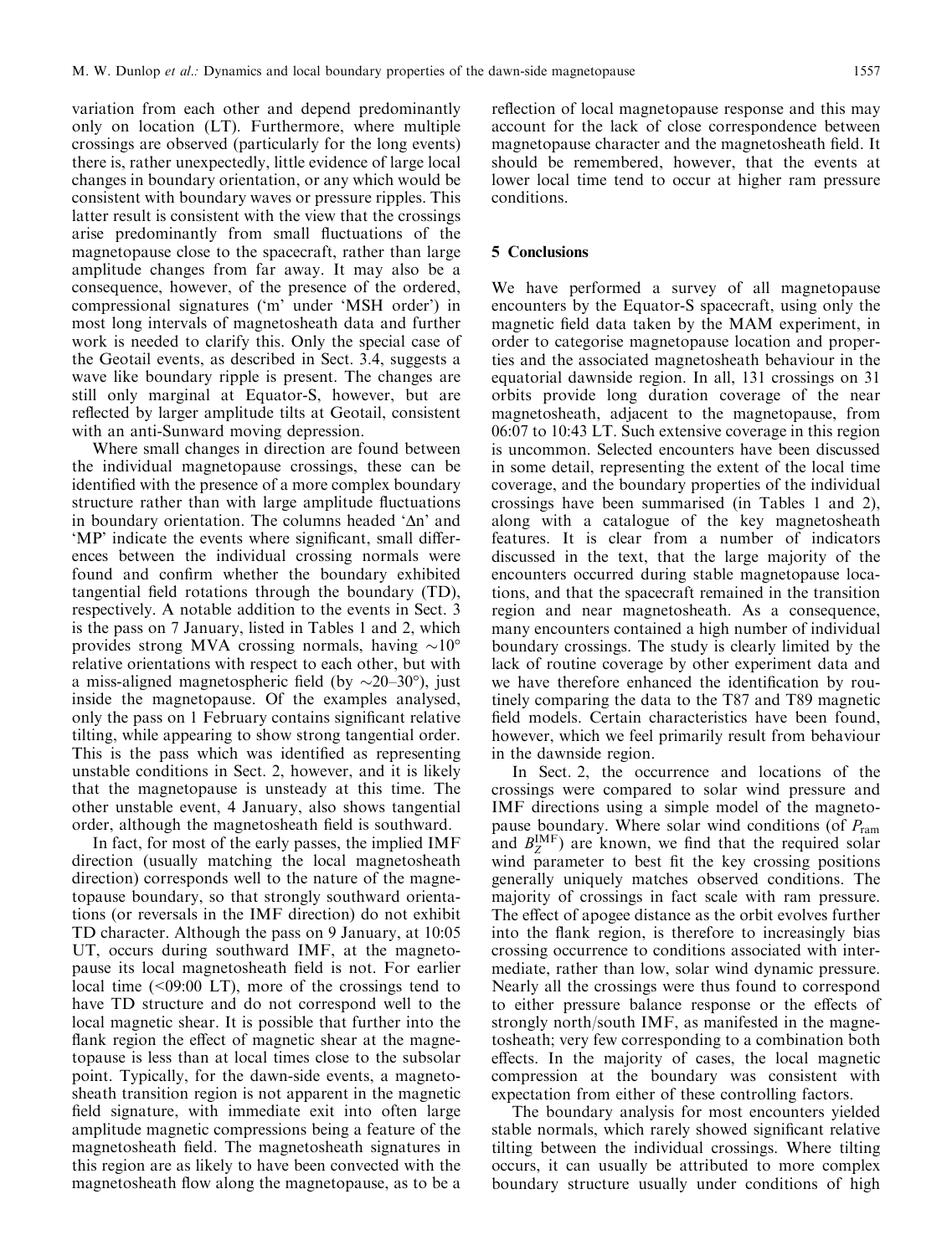magnetic shear at the magnetopause, in line with expectation (but see later for the crossings at low LT). The lack of large, local changes in boundary orientation suggests that the crossings do not result from large amplitude fluctuations in magnetopause position or from large amplitude pressure ripples on the boundary.

In contrast to the locations, however, the observed magnetopause orientation (determined by MVA), although broadly consistent with predicted boundary normals, typically lies Sunward of these. The variation in direction of the boundary normals over the set of crossing locations is large  $({\sim}60^{\circ})$ , for instance, whereas the difference between the calculated and model normals remains systematically about 20°. Although there were a number of crossings corresponding to clearly observed, southward IMF, which were fitted to a blunter magnetopause, as described in section 2, these did not account for all the differences between MVA and model normal orientations. The remaining crossings, furthermore, did not show any strong biasing to high magnetic shear conditions. This implies that in this region the dayside magnetopause is blunter than that predicted by the Sibeck et al. (1991) model for the particular ambient conditions, even though crossing locations are well predicted. Indeed other effects, such as the strong draping of the magnetosheath field and regular presence of strong compressional signatures, may be responsible for the bias in magnetopause orientation.

Selected, individual passes were discussed in Sect. 3, including the detail of their boundary characteristics. These illustrate both the general properties seen in the data set, and the range of conditions encountered, in terms of: solar wind pressure, magnetospheric compression, magnetic shear at the magnetopause, and magnetosheath features. Some long intervals of a few to several hours, and containing a high number of repeated crossings, were observed, providing extended coverage of the near magnetosheath. A few encounters, exhibiting unusually high magnetic pressure states, were also found. Of particular note is the presence of large amplitude compressional signature, often adjacent to the magnetopause and without an apparent transition layer. Many of these show features corresponding to mirror-like signatures in the adjacent magnetosheath during a significant fraction ( $\sim$ 30%) of the encounters. Overall, most encounters exhibited good tangential ordering of the background magnetosheath field to the magnetopause orientation throughout the intervals, consistent with strong draping and/or proximity to the magnetopause, with only a few exceptions. Although at the subsolar point the magnetopause and bow shock are approximately aligned, the boundaries are not near the flanks. More importantly, the background field direction generally need not change through the magnetosheath to be parallel to the magnetopause at the subsolar point, but typically does near the dawn-side flank in order to take the solar wind orientation.

The event of 16 December illustrates that a minority of passes, positioned at relatively high local time (09:00– 10:40 UT), show magnetopause encounters exhibiting properties which have been commonly observed before and which are clearly controlled by, or at least consistent with, their local magnetosheath conditions. The majority of passes, however, occurring further into the dawn-side region, tend to show more unusual characteristics. For example, where the magnetopause crossings behave as strong tangential discontinuities, typically there is a correspondence to the direction of the magnetosheath field. This correspondence, and any dependence of magnetopause character on the magnetic shear across the boundary, is much weaker for earlier local time. Thus, the characteristics of the boundary region on the flanks is much less dependent on magnetic shear, than it is in the sub-solar region (as found by Phan *et al.*, 1994). That there is a tendency for TD character to increase is perhaps not unexpected on the flanks, since reconnection is likely to be predominant in the sub-solar region. The existence of such large amplitude, compressional signatures in the adjacent magnetosheath is less common, however. It possibly results from convected signatures along the magnetosheath flow, rather than from locally generated effects, in view of the existence of both a high level of draping and often low shear (such as would be consistent with the formation of a plasma depletion layer). Unfortunately, the lack of routinely available plasma data at this time precludes a check on the plasma beta values in the adjacent magnetosheath.

Two events, which corresponded to conjunctions with the Geotail spacecraft, were included to provide some confirmation of the conclusions on boundary orientation and location. In both cases the MVA normals and relative timing of the crossings between each spacecraft were consistent not only with their locations, but in comparison to the respective model magnetopause surfaces, determined for Equator-S. The timing information allowed crude estimates of boundary motion in the two cases, giving relatively low speeds of order 10 km/s. For the second event (11 February), both spacecraft remained in contact with the magnetopause for longer, producing more than one similar crossing, and there was some evidence of rippling on the boundary which, although pronounced at Geotail, decayed towards Equator-S.

All events were routinely compared to the magnetic field models, where any sensitivity to solar wind conditions was checked and for which magnetospheric activity was accounted. We therefore chose to compare only the earlier field models which are relatively insensitive to external parameters. The field models generally match the set of events more poorly with decreasing local time, resulting in a systematic deviation between the data, T87 and T89 models which cannot be explained by these results indicating a blunter magnetopause boundary on the flank. Typically, the T87 model fits the data no worse than the T89 model, during conditions of low to intermediate  $K_P$  index near the magnetopause, but it is often better for passes located further into the flank region. Near the dawn-side flank, where the magnetic field configuration is likely to be influenced by both the equatorial ring current and tail current sheet, T87 also fits the observed crossing of the magnetic equator better